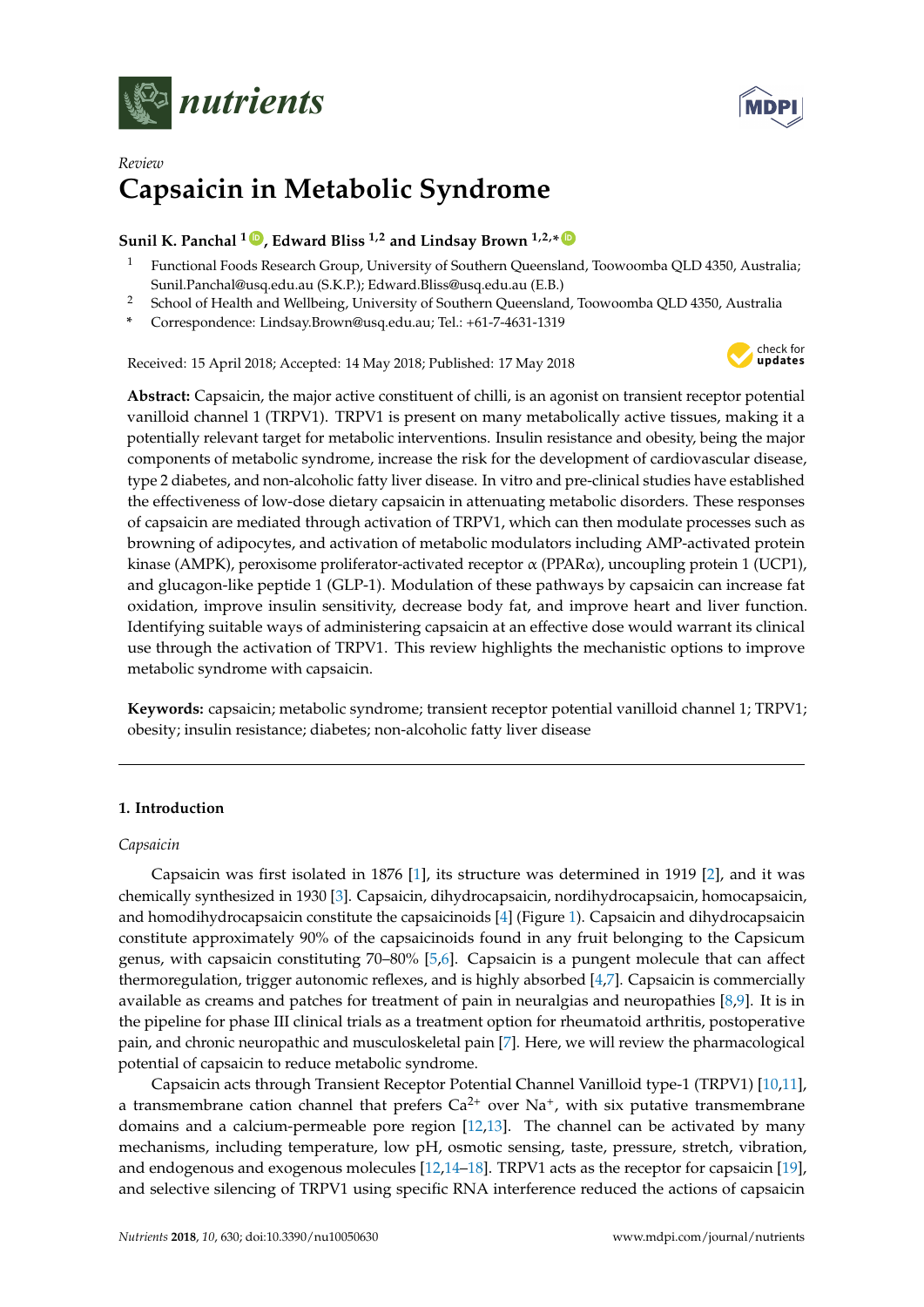both on calcium influx and inhibition of adipogenesis in 3T3-L1 adipocytes [\[20\]](#page-12-16). Although TRPV1 was initially identified on sensory nerve fibers [\[21\]](#page-12-17), its presence has now been established in many tissues, with highest expression in trigeminal ganglia, dorsal root ganglia, neurons, urinary bladder, with highest expression in trigeminal ganglia, dorsal root ganglia, neurons, urinary bladder, and and testis [\[22\]](#page-12-18) with expression in other tissues including adipocytes, smooth muscle cells, endothelial testis [22] with expression in other tissues including adipocytes, smooth muscle cells, endothelial cells, pancreatic β-cells, liver, heart, skeletal muscle, and kidney [\[23](#page-13-0)[–29\]](#page-13-1). cells, pancreatic β-cells, liver, heart, skeletal muscle, and kidney [23–29].

<span id="page-1-0"></span>

**Figure 1.** Chemical structure of capsaicinoids. **Figure 1.** Chemical structure of capsaicinoids.

Capsaicin binds intracellularly to the vanilloid-binding pocket of TRPV1 and allosterically alters Capsaicin binds intracellularly to the vanilloid-binding pocket of TRPV1 and allosterically alters its properties, thus causing an opening of the pore and permitting  $Ca^{2+}$  influx [\[7](#page-12-6)[,30\]](#page-13-2). This influx of  $Ca^{2+}$ Ca2+ causes a change in electrical properties of the cell and allows the release of neurotransmitters, causes a change in electrical properties of the cell and allows the release of neurotransmitters, such as such as substance P and calcitonin gene-related peptide (CGRP) [31,32]. Further, capsaicin increased substance P and calcitonin gene-related peptide (CGRP) [\[31](#page-13-3)[,32\]](#page-13-4). Further, capsaicin increased GLP-1 and decreased ghrelin secretion, indicating a possible interaction between TRPV1 and GLP-1 [\[33\]](#page-13-5). and decreased ginem secretion, mateding a possible interaction setween Tid VT and GET T<sub>100</sub>.<br>TRPV1 was identified on GLP-1-expressing intestinal cells, which upon activation stimulated GLP-1 rta VI was factured on GET 1 expressing intestinant cents, which apon activation summatica GET 1<br>release [\[34\]](#page-13-6). GLP-1 is an incretin hormone that induces expansion of insulin-secreting β-cell mass; mass; this change augments glucose-stimulated insulin secretion [35]. Further, GLP-1 improved this change augments glucose-stimulated insulin secretion [\[35\]](#page-13-7). Further, GLP-1 improved insulin  $\frac{1}{1}$  instants and rodents  $\frac{1}{2}$ . TRPV1 has been identified on pancreatic β-cells, and channel activation has been associated with improved insulin secretion [\[37\]](#page-13-9). Clinically, pain management has activation has been associated with improved insulin secretion [37]. Clinically, pain management has management has been the most studied therapeutic response to capsaicin through TRPV1 binding been the most studied therapeutic response to capsaicin through TRPV1 binding due to the involvement due to the involvement of TRPV1 in pain sensation [28,38,39]. Initially, capsaicin induces pain by of TRPV1 in pain sensation [\[28](#page-13-10)[,38,](#page-13-11)[39\]](#page-13-12). Initially, capsaicin induces pain by sensitization of TRPV1, of TRPV1 in pain sensation [20,00,09]. Initially, capsaich mattees pain by sensitization of TRPV1, ultimately leading to inflammation producing pain [\[28](#page-13-10)[,40\]](#page-13-13). Exposure to high or repeated doses of or repeated doses of capsaicin leads to desensitization of TRPV1, producing analgesia [40]. Apart capsaicin leads to desensitization of TRPV1, producing analgesia [\[40\]](#page-13-13). Apart from pain management, from pain management, capsaicin may be useful in the treatment of other conditions, such as obesity capsaicin may be useful in the treatment of other conditions, such as obesity and cardiovascular appeared that y be used in the treatment of other conditions, such as obesity and cardiovascular disease [\[38](#page-13-11)[,39\]](#page-13-12). Further, capsaicin possesses antipruritic, antiinflammatory, antiapoptotic, anticancer, antioxidant, and neuroprotective functions [\[38\]](#page-13-11). Capsaicin provides these health benefits through<br>TRBV4 TRPV1 receptors [\[38\]](#page-13-11).

# **2. Metabolic Disorders 2. Metabolic Disorders**

# *2.1. Metabolic Syndrome 2.1. Metabolic Syndrome*

Metabolic syndrome is a constellation of symptoms that typically occur together, including Metabolic syndrome is a constellation of symptoms that typically occur together, including central obesity, insulin resistance, hypertension, impaired glucose tolerance, and dyslipidemia [41]. central obesity, insulin resistance, hypertension, impaired glucose tolerance, and dyslipidemia [\[41\]](#page-13-14). These physiological changes enhance the risk of developing cardiovascular disease, type 2 diabetes, These physiological changes enhance the risk of developing cardiovascular disease, type 2 diabetes,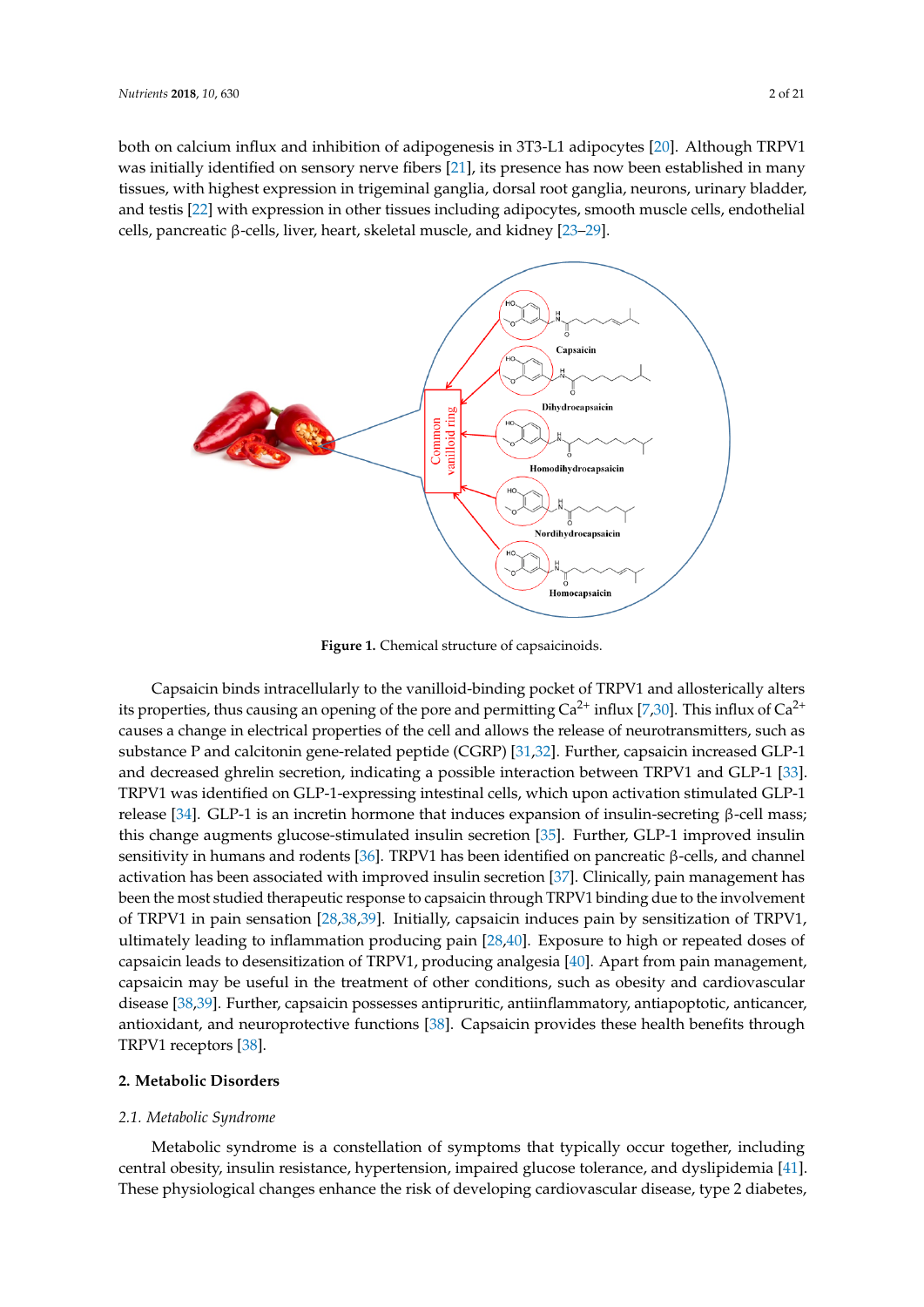and non-alcoholic fatty liver disease [\[41,](#page-13-14)[42\]](#page-13-15). Chronic low-grade inflammation and oxidative stress play important roles in the development of these metabolic complications [\[43–](#page-13-16)[46\]](#page-14-0). In obesity, adipose tissue inflammation increases the production of reactive oxygen species, which then disturbs the production of adipokines, and can trigger pathology associated with metabolic syndrome [\[46\]](#page-14-0). Inflammation and oxidative stress are the links between the symptoms of metabolic syndrome, as anti-inflammatory and antioxidant interventions attenuate the changes occurring with metabolic syndrome [\[47,](#page-14-1)[48\]](#page-14-2). Obesity and insulin resistance are two major components of metabolic syndrome that predispose individuals to develop further complications of metabolic syndrome. Thus, this review will focus on obesity and insulin resistance as the two major components of metabolic syndrome.

#### *2.2. Insulin Resistance and Obesity*

Insulin resistance is a reduced response to lowering blood glucose concentrations despite increased insulin concentrations. Many mechanisms have been proposed for the development of insulin resistance, including increased lipid deposition in the tissues [\[49\]](#page-14-3). Obesity is an excess deposition of fat in the tissues, especially visceral adipose tissue. Obesity is associated with insulin resistance through chronic low-grade inflammation [\[50\]](#page-14-4). Initially, insulin resistance was considered as the major component in the development of metabolic syndrome, and hence, it was called insulin resistance syndrome [\[51\]](#page-14-5). This hypothesis was supported by an animal study, which provided evidence that insulin resistance developed before other components of metabolic syndrome [\[52\]](#page-14-6). This was also reflected in the definition of metabolic syndrome that was provided by the World Health Organization and European Group for Study of Insulin Resistance [\[53\]](#page-14-7). However, the International Diabetes Federation removed the requirement of including insulin resistance as one of the components for diagnosis of metabolic syndrome, instead emphasizing obesity as the defining factor of the syndrome [\[54\]](#page-14-8). The incidence of obesity has been escalating throughout the world [\[55,](#page-14-9)[56\]](#page-14-10). The increasing incidence of obesity, and therefore, of metabolic syndrome, is primarily due to increasing physical inactivity and the increased acquisition of energy from energy-dense or junk foods [\[57](#page-14-11)[,58\]](#page-14-12). Over the years, a clear link has been established between the development of obesity, insulin resistance, and other components of metabolic syndrome [\[59–](#page-14-13)[63\]](#page-14-14).

#### *2.3. Mechanisms for the Development of Insulin Resistance and Obesity*

Obesity, dyslipidemia, and reduced physical activity have been identified as major causes of chronic tissue inflammation that contribute to the development of insulin resistance [\[51\]](#page-14-5). High-fat diets or overfeeding have been proposed to decrease muscle glucose uptake and increase hepatic gluconeogenesis, both conditions resulting as an outcome of insulin resistance. Insulin resistance in liver and skeletal muscle leads to hyperglycemia, hyperinsulinemia, and then dyslipidemia and fatty liver [\[64\]](#page-14-15). Obesity has been linked to the development of cardiac insulin resistance with inflammation, oxidative stress, and dyslipidemia playing an important role in its development [\[65\]](#page-15-0). Inflammation in obesity is characterized by increased blood concentrations of inflammatory markers, including tumor necrosis factor (TNF), C-reactive protein, interleukin (IL) 6, and plasminogen activator inhibitor-1 [\[50\]](#page-14-4). It has been suggested that inflammation inhibits insulin signaling in adipocytes and hepatocytes through several mechanisms involving inhibition of insulin receptor substrate 1 (IRS-1), insulin receptor, and PPAR $\gamma$  [\[50\]](#page-14-4). Although these mechanisms help us to understand how insulin resistance increases the risk for the development of obesity, type 2 diabetes, and cardiovascular disease [\[50\]](#page-14-4), the exact mechanism for the development of insulin resistance is still a subject of debate [\[64\]](#page-14-15).

#### **3. Capsaicin as a Treatment for Metabolic Syndrome**

As mentioned above, TRPV1 is expressed throughout the body in different cells and tissues, including heart, liver, pancreas, kidney, and adipocytes [\[66\]](#page-15-1). The presence of TRPV1 on these metabolically active tissues makes capsaicin an important element in targeting metabolic syndrome.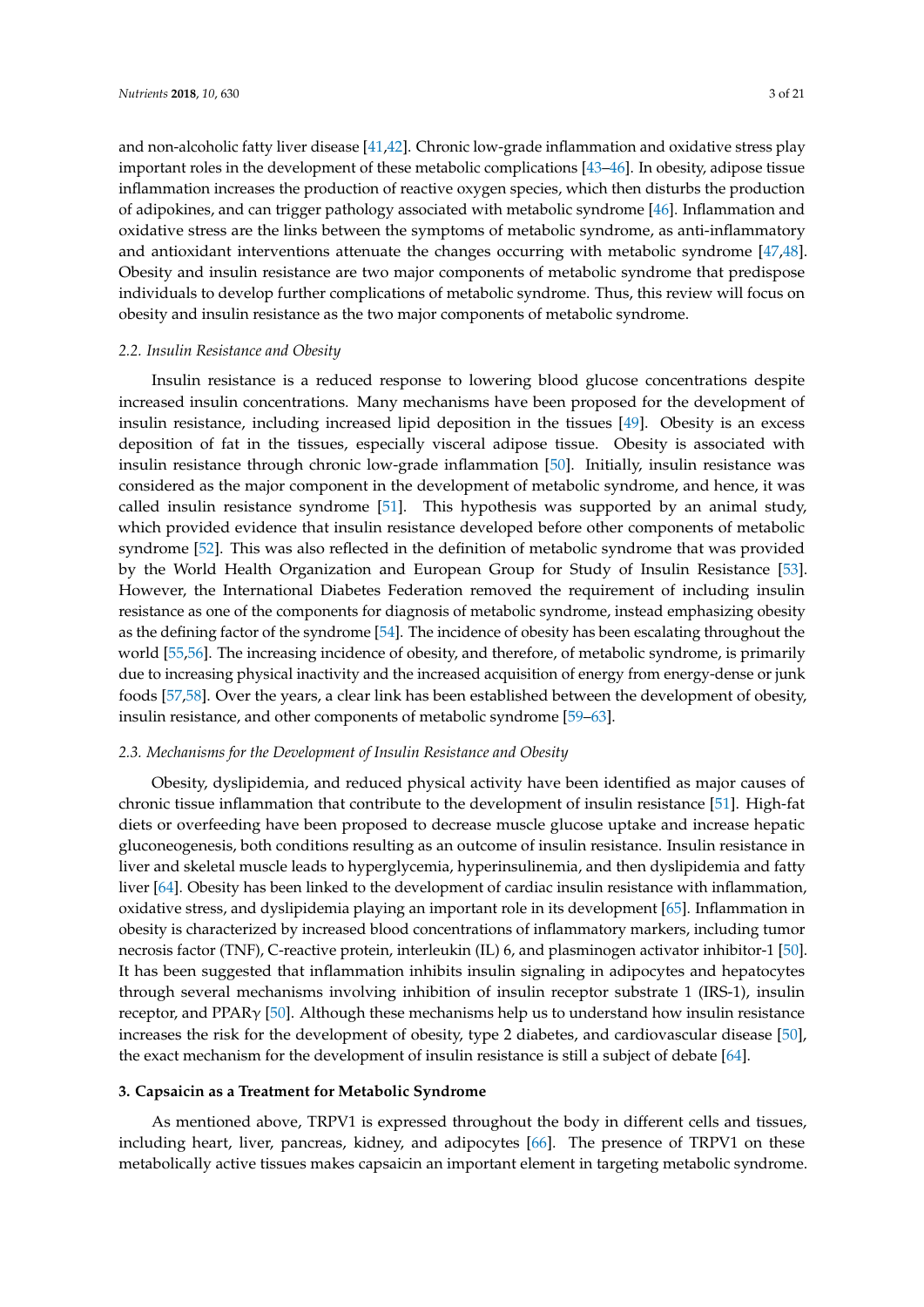Thus, it can be hypothesized that capsaicin plays a crucial role in alleviating symptoms of metabolic syndrome through TRPV1 channels [\[37](#page-13-9)[,67\]](#page-15-2).

#### *3.1. Capsaicin in Insulin Resistance and Glucose Metabolism*

Blood glucose regulation is an important homeostatic mechanism for proper cellular functioning [\[68\]](#page-15-3). Insulin, as the only hormone that can reduce blood glucose concentrations, plays an important role. Any changes in responses or sensitivity to insulin lead to impairment of glucose tolerance and can result in diabetes.

### 3.1.1. In Vitro Studies

Capsaicin has been tested in vitro and in vivo for its beneficial effects. Capsaicin increased glucose uptake in C2C12 muscle cells by activating AMPK without affecting insulin signaling molecules such as IRS-1 and Akt [\[69\]](#page-15-4). Intestinal glucose absorption was inhibited by capsaicin in vitro when it came in direct contact with mammalian small intestine; the extent of inhibition was dependent on the concentration of capsaicin and the incubation time [\[70\]](#page-15-5). Capsaicin pre-treatment increased energy metabolism in human intestinal epithelial cell culture by increasing the expression of glycolytic enzymes triosephosphate isomerase and phosphoglycerate mutase, with increased ATP production in these cells [\[71\]](#page-15-6). Capsaicin stimulated GLP-1 secretion from secretin tumor cells in a calcium-dependent manner through TRPV1 activation [\[34\]](#page-13-6).

# 3.1.2. Animal Studies

*Capsicum frutescens* extract containing capsaicin reduced blood glucose concentrations and increased plasma insulin concentrations in dogs [\[72](#page-15-7)[,73\]](#page-15-8). Capsaicin treatment (0.015% in food for 10 weeks) in mice fed a high-fat diet for 10 weeks lowered obesity, fasting glucose, insulin, leptin, inflammatory markers in adipose tissue and liver, and hepatic triglycerides [\[74\]](#page-15-9). Treatment increased adiponectin mRNA/protein in the adipose tissue and  $PPAR\alpha/PGC-1\alpha$  mRNA in the liver [\[74\]](#page-15-9). Thus, improved metabolic and inflammatory status in adipose tissue and liver suggest that dietary capsaicin may reduce insulin resistance [\[74\]](#page-15-9). These effects were associated with its dual action on PPAR $\alpha$  and TRPV-1 expression/activation [\[74\]](#page-15-9). In pancreatectomized diabetic rats, capsaicin and capsiate (nonpungent capsaicin analogue) reduced body weight gain, visceral fat accumulation, and serum leptin, while improving glucose tolerance without modulating energy intake [\[75\]](#page-15-10). Some of the responses to capsaicin are highlighted in Table [1.](#page-4-0)

**Animal Model/Human Capsaicin Dose (Duration) Effects on Glucose Metabolism Mechanism(s) to Improve Glucose & Insulin Responses** *db*/*db* mice and TRPV1<sup> $-/-$ </sup> mice [\[34\]](#page-13-6) 0.01% of diet (24 weeks) ↑ insulin sensitivity ↓ basal blood glucose ↑ TRPV1 expression ↑ intestinal GLP1 secretion C57BL/6 mice [\[74\]](#page-15-9) 0.015% of diet (10 weeks) ↓ basal blood glucose ↓ glucose intolerance ↓ basal blood insulin ↑ TRPV1 activity ↓ PPARγ activity ↓ NF-κB activity ↓ inflammatory cytokines  $\downarrow$  IRS-1 ↑ GLUT4 expression ↑ adiponectin ↓ leptin Sprague Dawley rats [\[75\]](#page-15-10) 0.025% of diet (8 weeks) ↓ basal blood glucose ↓ basal blood insulin ↓ glucose intolerance ↑ insulin sensitivity ↓ insulin intolerance ↓ leptin ↑ pancreatic β-cell mass ↓ pancreatic islet cell apoptosis ↑ ratio of β:α pancreatic cells ↑ pAkt/PEPCK & pAMPK signaling post-TRPV1 activation

**Table 1.** A summary of key studies demonstrating the effect of capsaicin on glucose metabolism and insulin responses in animal models and humans.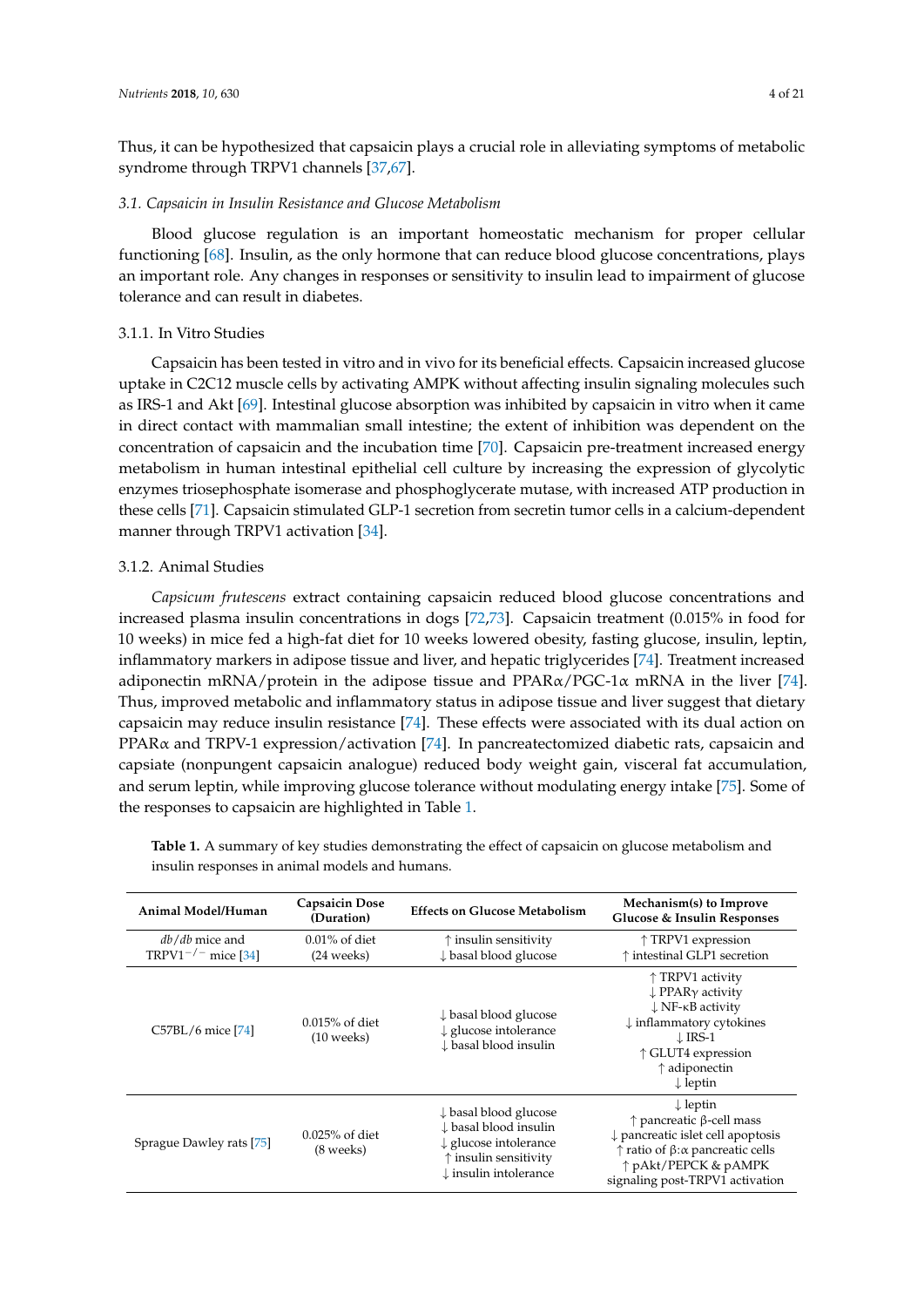<span id="page-4-0"></span>

| Animal Model/Human                                 | <b>Capsaicin Dose</b><br>(Duration)                  | <b>Effects on Glucose Metabolism</b>                                                                                                                     | Mechanism(s) to Improve<br>Glucose & Insulin Responses                                                                        |
|----------------------------------------------------|------------------------------------------------------|----------------------------------------------------------------------------------------------------------------------------------------------------------|-------------------------------------------------------------------------------------------------------------------------------|
| KKAy mice [76]                                     | $0.015%$ of diet<br>(3 weeks)                        | $\downarrow$ basal blood insulin<br>↓ basal blood glucose                                                                                                | $\downarrow$ inflammatory cytokines<br>$\uparrow$ adiponectin<br>↑ AdipoR2 expression                                         |
| ob/ob mice [77]                                    | $0.01\%$ or 0.02% of<br>diet (6 weeks)               | ↓ basal blood insulin<br>↓ basal blood glucose<br>$\downarrow$ glucose intolerance<br>$\uparrow$ insulin sensitivity<br>$\downarrow$ insulin intolerance | $\downarrow$ ghrelin<br>$\downarrow$ inflammatory cytokines<br>$\uparrow$ GLP-1<br>↑ butyrate                                 |
| Sprague Dawley rats [78]                           | Chillies equal to<br>1% of diet (7 weeks)            | ↓ basal blood insulin<br>$\downarrow$ HOMA-IR<br>$\uparrow$ insulin sensitivity<br>$\downarrow$ insulin intolerance                                      | $\uparrow$ pancreatic $\upbeta$ -cell mass<br>pancreatic islet cell apoptosis<br>$\downarrow$ $\beta$ -amyloid accumulation   |
| Swiss albino mice [79]                             | $5 \,\mathrm{mg/kg}/\mathrm{day}$<br>(8 weeks)       | $\downarrow$ basal blood glucose<br>$\downarrow$ HOMA-IR                                                                                                 | $\uparrow$ glucose 6-phosphate<br>dehydrogenase<br>↑ glutathione-S-transferases                                               |
| C57BL/6 mice and<br>TRPV1 <sup>-/-</sup> mice [80] | $0.01\%$ of diet<br>$(24 \text{ weeks})$             | $\downarrow$ basal blood glucose                                                                                                                         | $\uparrow$ hepatic $\upbeta$ -oxidation<br>↑ TRPV1 expression and activity<br>↑ UCP2 expression and activity                  |
| C57BL/6 mice [81]                                  | 100 mg of 0.075%<br>capsaicin cream/day<br>(7 weeks) | ↓ basal blood glucose<br>$\uparrow$ insulin sensitivity                                                                                                  | $\uparrow$ adiponectin<br>$\uparrow$ PPAR $\alpha$ , PPAR $\gamma$ , visfatin, adipsin<br>$\downarrow$ inflammatory cytokines |
| Women with gestational<br>diabetes mellitus [82]   | 5 mg/day (4 weeks)                                   | $\downarrow$ 2 h postprandial blood glucose<br>↓ 2 h postprandial blood insulin<br>↓ 2 h postprandial HOMA-IR                                            | $\downarrow$ calcitonin gene-related peptide                                                                                  |

| Table 1. Cont. |  |  |
|----------------|--|--|
|                |  |  |

↑: Increased; ↓: Decreased.

Humans [\[83\]](#page-15-18)  $\downarrow$  postprandial insulin  $\downarrow$  postprandial  $\downarrow$  postprandial  $\downarrow$  postprandial insulin  $\downarrow$  C-peptide

Both capsaicin and capsiate enhanced first and second phase insulin secretion during hyperglycemic clamp, while only capsiate enhanced hepatic insulin sensitivity during euglycemic hyperinsulinemic clamp [\[75\]](#page-15-10). Improved hepatic insulin sensitivity was also associated with reduced hepatic glucose output and increased hepatic glycogen storage. These changes were related to enhanced pAkt/PEPCK and pAMPK signaling pathways [\[75\]](#page-15-10). In streptozotocin-induced diabetic rats, capsaicin treatment (6 mg/kg/day) activated TRPV1 in the liver and pancreas [\[84\]](#page-16-0). In the liver, capsaicin increased expression of TRPV1, liver X receptor (LXR), and pancreatic duodenal homeobox-1 (PDX-1). LXR and PDX-1 controlled glucose metabolism by regulating expression of glucokinase, GLUT2, phosphoenolpyruvate carboxykinase, and glucose 6-phosphatase. These changes suggest inhibition of gluconeogenesis and activation of glycogen synthesis by capsaicin [\[84\]](#page-16-0). In KKAy genetically obese and diabetic mice, capsaicin intervention reduced blood glucose, insulin, and triglyceride concentrations with a reduction in hepatic triglyceride deposition [\[76\]](#page-15-11). Furthermore, inflammation in adipose tissue and liver were reduced by capsaicin, with no changes in body weight and adiposity [\[76\]](#page-15-11). Hepatic AMPK activation, systemic increases in the concentration of adiponectin, and increased AdipoR2 in liver were suggested as the mechanisms of action of capsaicin in reducing these metabolic complications [\[76\]](#page-15-11). In ovariectomized Wistar rats given a 30% sucrose solution for 28 weeks, topical application of capsaicin with exercise ameliorated the symptoms of metabolic syndrome induced by hypoestrogenism by activating AMPK [\[85\]](#page-16-1).

These effects of capsaicin are suggested to be mediated by the agonist action of capsaicin on TRPV1. However, desensitization of sensory nerves through capsaicin in Zucker rats improved fasting blood glucose concentrations and oral glucose tolerance [\[86\]](#page-16-2). These beneficial responses were not accompanied by changes in plasma insulin concentrations, or the liver and muscle contents of glycogen and triglycerides, suggesting no improvement in insulin resistance [\[86\]](#page-16-2). On the contrary, insulin secretion was improved following resiniferatoxin (capsaicin analogue) intervention in diabetic rats

↑ C-peptide/insulin quotient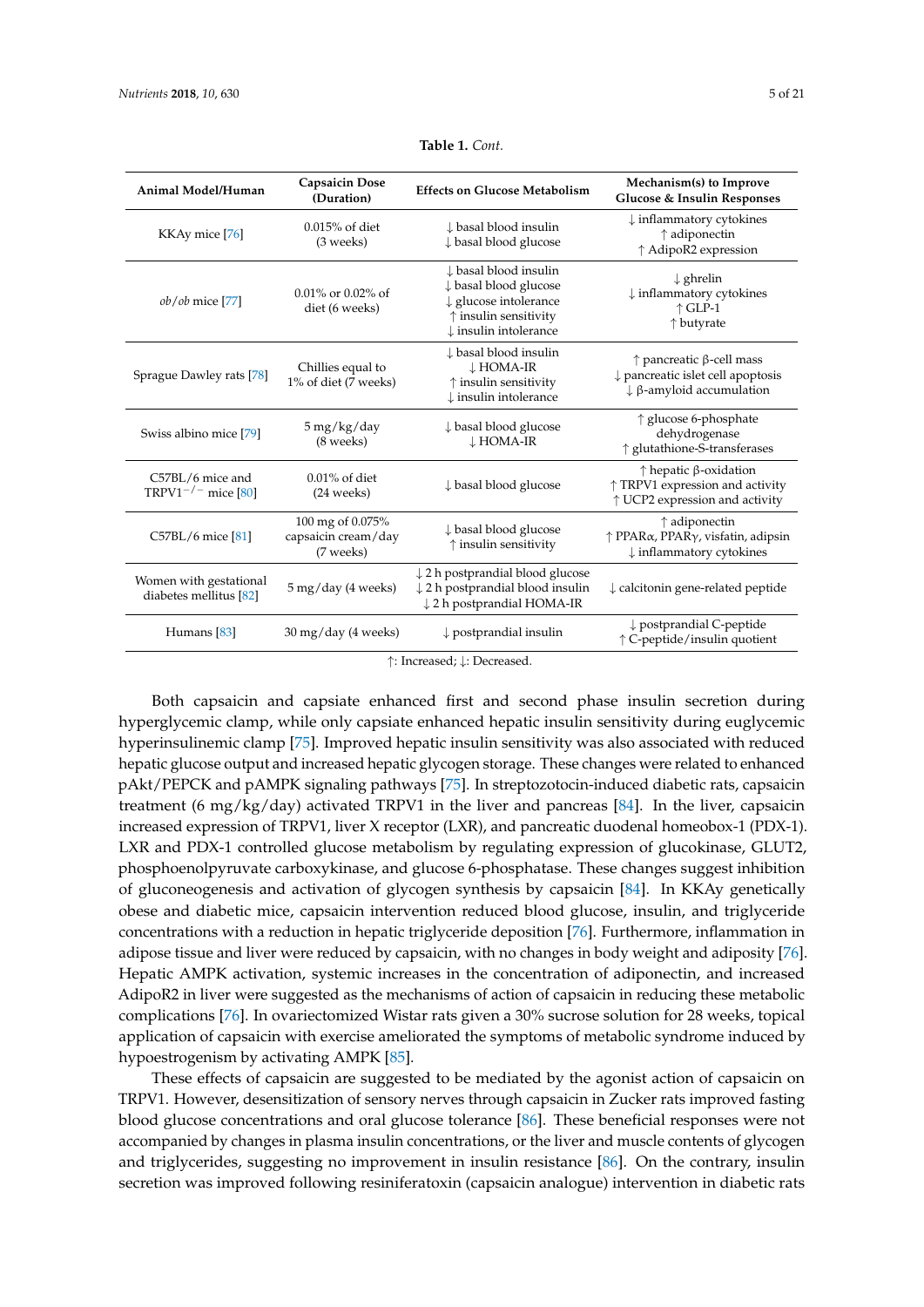through desensitization of sensory nerves accompanied by a reduction in plasma dipeptidyl peptidase IV [\[87\]](#page-16-3). This response of resiniferatoxin suggests increased GLP-1 and GIP in the blood, and hence, improved insulin secretion and insulin sensitivity. TRPV1-expressing sensory nerve fibers in pancreatic islets play an important role in insulin secretion [\[88\]](#page-16-4). Capsaicin administration through injection to Zucker Diabetic Fatty rats prevented increased glucose-induced insulin secretion and improved glucose metabolism. These changes were supported by the loss of TRPV1- and CGRP-co-expressing nerve fibers in the pancreas [\[88\]](#page-16-4). Acute capsaicin treatment increased GLP-1 and insulin secretion in wild-type mice in a TRPV1-dependent manner [\[34\]](#page-13-6). Chronic dietary capsaicin increased plasma GLP-1 and insulin concentrations, with improved glucose tolerance in wild-type mice; these responses were not seen in TRPV1−/<sup>−</sup> mice [\[34\]](#page-13-6). In *db*/*db* mice, TRPV1 activation by capsaicin improved glucose homeostasis, increased GLP-1 production in distal ileum, and increased plasma GLP-1 concentrations [\[34\]](#page-13-6).

Capsaicin administration 2 h before exercise in rats increased endurance performance time and plasma concentrations of epinephrine, norepinephrine, glucagon, free fatty acids, and glucose, while decreasing plasma insulin concentrations [\[89\]](#page-16-5). Glycogen contents in liver and gastrocnemius muscle in exercising rats treated with capsaicin were higher, suggesting glycogen-sparing effects [\[89\]](#page-16-5). In contrast, a capsaicin-supplemented diet in rats did not change glycogen content in the liver and soleus muscle, or the serum glucose, lactate, free fatty acids and glycerol concentrations, at rest and during exercise [\[90\]](#page-16-6). However, the weight of epididymal adipose tissue was lower in rats fed a capsaicin-containing diet [\[90\]](#page-16-6). Capsaicin was suggested to increase glycogen turnover instead of changing glycogen contents in the liver and soleus muscle in this study [\[90\]](#page-16-6). Both capsinoids and capsaicin in mice enhanced energy expenditure and fat oxidation by activating sensory nerves that express TRPV1 in small intestine, and also by enhancing thermogenesis [\[91\]](#page-16-7). Capsaicin supplementation in mice improved physical activities, including grip strength and endurance performance, by increasing liver glycogen content [\[92\]](#page-16-8). Furthermore, capsaicin decreased exercise-induced fatigue-related parameters, including increased lactate, ammonia, glucose, blood urea nitrogen, and creatine kinase, in a dose-dependent manner [\[92\]](#page-16-8). Dihydrocapsaicin decreased body weight gain, and food efficiency, but did not change white and brown adipose tissue (BAT), nor increase plasma concentrations of glucose, free fatty acids, and glycerol [\[93\]](#page-16-9). Capsaicin-sensitive sensory nerves were crucial in controlling glucose metabolism and insulin responses following increased glucose load [\[94](#page-16-10)[–100\]](#page-16-11). TRPV1 knockout mice that were fed a high-fat diet became more obese and were more insulin- and leptin-resistant than the wild-type mice fed a high-fat diet [\[101\]](#page-17-0). This study indicates that TRPV1 plays an important role played in the development of obesity and insulin resistance associated with high-fat diet and aging. Thus, TRPV1 agonists such as capsaicin may prove highly effective in attenuating metabolic complications [\[101\]](#page-17-0).

#### 3.1.3. Human Studies

In long-distance male runners (~18–23 years), a single meal with 10g of hot red pepper powder increased respiratory quotient without changes in energy expenditure [\[102\]](#page-17-1). Further, results from this study suggested that red pepper ingestion promoted carbohydrate catabolism by increasing plasma epinephrine concentrations [\[102\]](#page-17-1). In healthy human subjects, capsaicin increased glucose absorption from the gut, and increased the release of glucagon during glucose loading tests [\[103\]](#page-17-2). Intervention with capsaicin-containing chilies for 4 weeks in women with gestational diabetes mellitus reduced postprandial hyperglycemia and hyperinsulinemia, with improved fasting lipid metabolic disorders [\[82\]](#page-15-17). These responses further reduced the incidence of large-for-gestational age-newborns. These effects of capsaicin were associated with an increased release of CGRP [\[82\]](#page-15-17). In healthy individuals, 5 g capsicum capsules containing 26.6 mg capsaicin lowered plasma glucose concentrations and increased plasma insulin concentrations [\[104\]](#page-17-3). In a randomized, double-blind, placebo-controlled, 8 week trial with a combination of nutrients including capsaicin, decreased insulin resistance and inflammatory adipokines were observed, suggesting improved metabolic status [\[105\]](#page-17-4). Although studies have identified capsaicin or capsaicinoids responses to insulin secretion or insulin sensitivity in individuals without insulin resistance or hyperinsulinemia [\[106](#page-17-5)[,107\]](#page-17-6), studies in insulin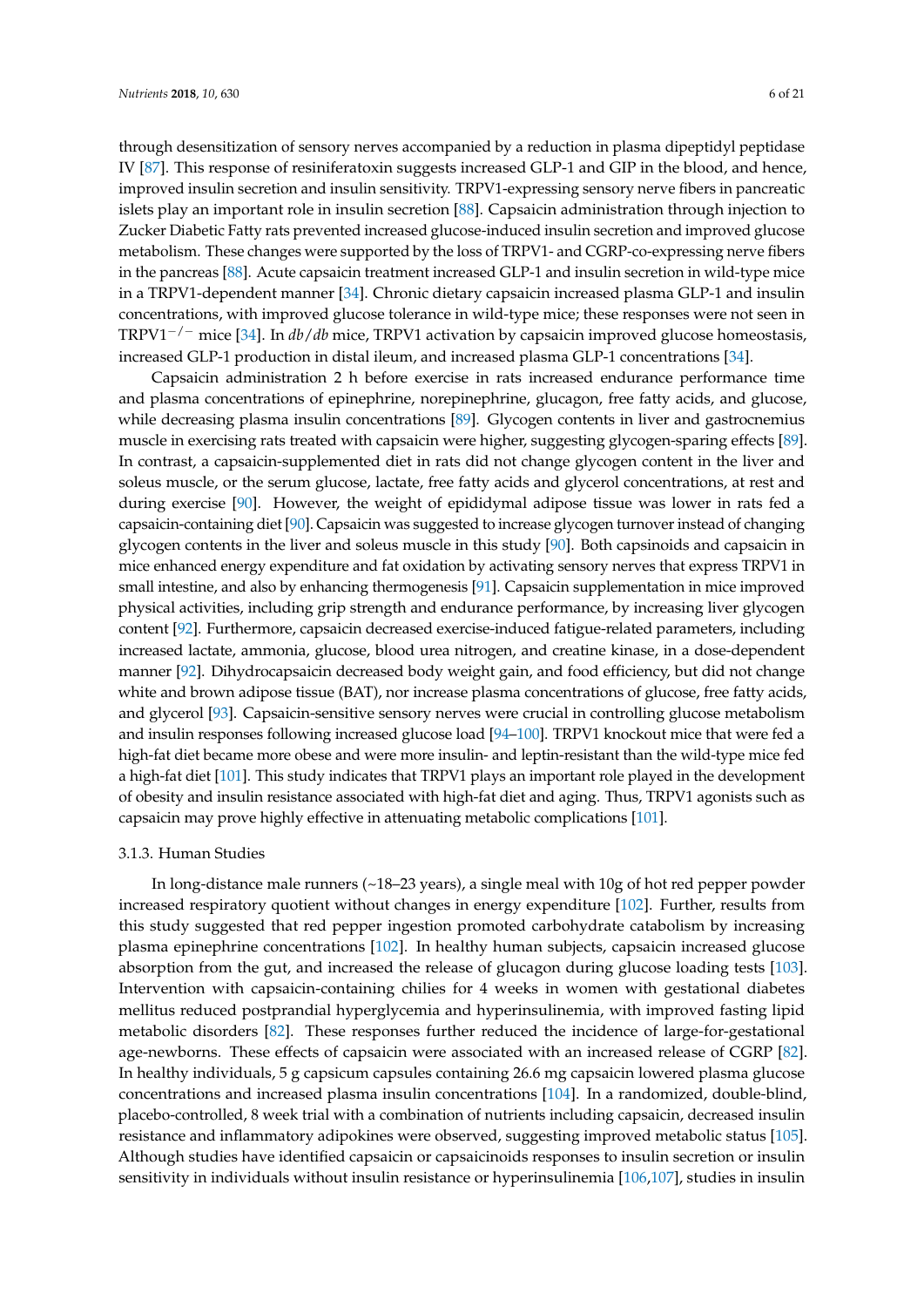resistant or hyperinsulinemic individuals would provide suitable evidence for the effects of capsaicin in these individuals.

#### *3.2. Capsaicin in Obesity and Dyslipidemia*

A meta-analysis of human studies suggested that capsaicin and capsiate can help in weight management [\[108\]](#page-17-7). This response of capsaicin has been linked with its capacity to induce thermogenesis and the browning effect in white adipose tissue [\[109\]](#page-17-8). Capsaicin administration induced increased UCP1, PPARα, PPARγ, SIRT1, and PRDM-16 expression in adipocytes from mice [\[110\]](#page-17-9), which indicates browning and thermogenesis.

#### 3.2.1. In Vitro Studies

In 3T3-L1 preadipocytes and adipocytes, low-dose capsaicin lowered PPAR-γ, C/EBP-α, and leptin expression, while inducing apoptosis and anti-adipogenic genes, inhibiting adipogenesis, and promoting brite phenotype in a TRPV1-dependent mechanism [\[111](#page-17-10)[,112\]](#page-17-11). At higher doses, capsaicin promoted adipogenesis associated with decreased expression of anti-adipogenic and BAT-specific genes [\[112\]](#page-17-11). Capsaicin reduced fatty acid uptake in differentiated Caco-2 cells without activating TRPV1, and increased acetyl-coenzyme A synthetase, suggesting the possibility of inhibiting fatty acid absorption in the intestine with capsaicin [\[113\]](#page-17-12).

#### 3.2.2. Animal Studies

In high-fat diet-fed rats, capsaicin reduced weight of perirenal adipose tissue and serum triglyceride concentrations [\[114\]](#page-17-13), and topical capsaicin application reduced body weight and fat gain, as well as reducing fat mass in mesenteric and epididymal adipose tissues [\[81\]](#page-15-16). Capsaicin−chitosan microspheres in high-fat diet-fed obese rats reduced obesity more effectively than capsaicin, while decreasing the proportion of body fat. It was proposed that these changes were caused by increases in mRNA and protein expression of PPARα, UCP2, and adiponectin genes, along with downregulating expression of leptin [\[115\]](#page-17-14). Capsaicin desensitization of capsaicin-sensitive nerves prevented aging-induced obesity in rats one year after desensitization, indicating a longer-term role for capsaicin in obesity prevention and treatment [\[116\]](#page-17-15). Capsaicin in high-fat diet-fed rats decreased serum ALT and AST, along with decreases in serum glucose and HOMA-IR [\[79\]](#page-15-14). In high-fat diet-fed mice, combinations of eicosapentaenoic acid and capsaicin reduced body weight, fat tissue weights, serum total cholesterol concentration, and serum activities of AST and ALT, while improving insulin sensitivity [\[117\]](#page-17-16). These responses were greater than the response of eicosapentaenoic acid alone in high-fat diet-fed mice [\[117\]](#page-17-16). Rats fed high-fat diets were treated with a combination of corn gluten hydrolysate and capsaicin [\[118\]](#page-17-17). This combination reduced body weight, fasting plasma glucose, insulin, HOMA-IR, and leptin, while increasing plasma adiponectin [\[118\]](#page-17-17). Plasma triglyceride, total cholesterol, HDL-cholesterol, and LDL-cholesterol concentrations were not changed by the combination of corn gluten hydrolysate and capsaicin treatment, whereas hepatic total lipids, triglycerides and total cholesterol concentrations were decreased [\[118\]](#page-17-17). It has been suggested that BAT activation, activation of the adreno-sympathetic nervous system for catecholamine production, and increased energy expenditure are responsible for capsaicin's thermogenic activity [\[40](#page-13-13)[,109](#page-17-8)[,119\]](#page-17-18). Capsaicin intervention in high-fat diet-fed rats reduced body weight and adiposity, together with decreases in expression of glyoxalase 1, dihydrolipoamide acetyltransferase, and heat shock protein 27 in skeletal muscle, whereas ATP synthase β subunit, glycogen phosphorylase, and protein phosphatase 1β expression were increased in skeletal muscle [\[120\]](#page-17-19).

The role of gut microbiota has been well established in metabolic disorders [\[121,](#page-18-0)[122\]](#page-18-1). Furthermore, strategies such as prebiotics have been used to successfully modulate gut microbiota, and hence, improve metabolic health [\[123\]](#page-18-2). In high-fat diet-fed mice, capsaicin prevented obesity, metabolic endotoxemia, and systemic chronic low-grade inflammation by increasing abundance of butyrate-producing bacteria (*Clostridium* clusters IV (*Ruminococcaceae*) and XIVa (*Lachnospiraceae*,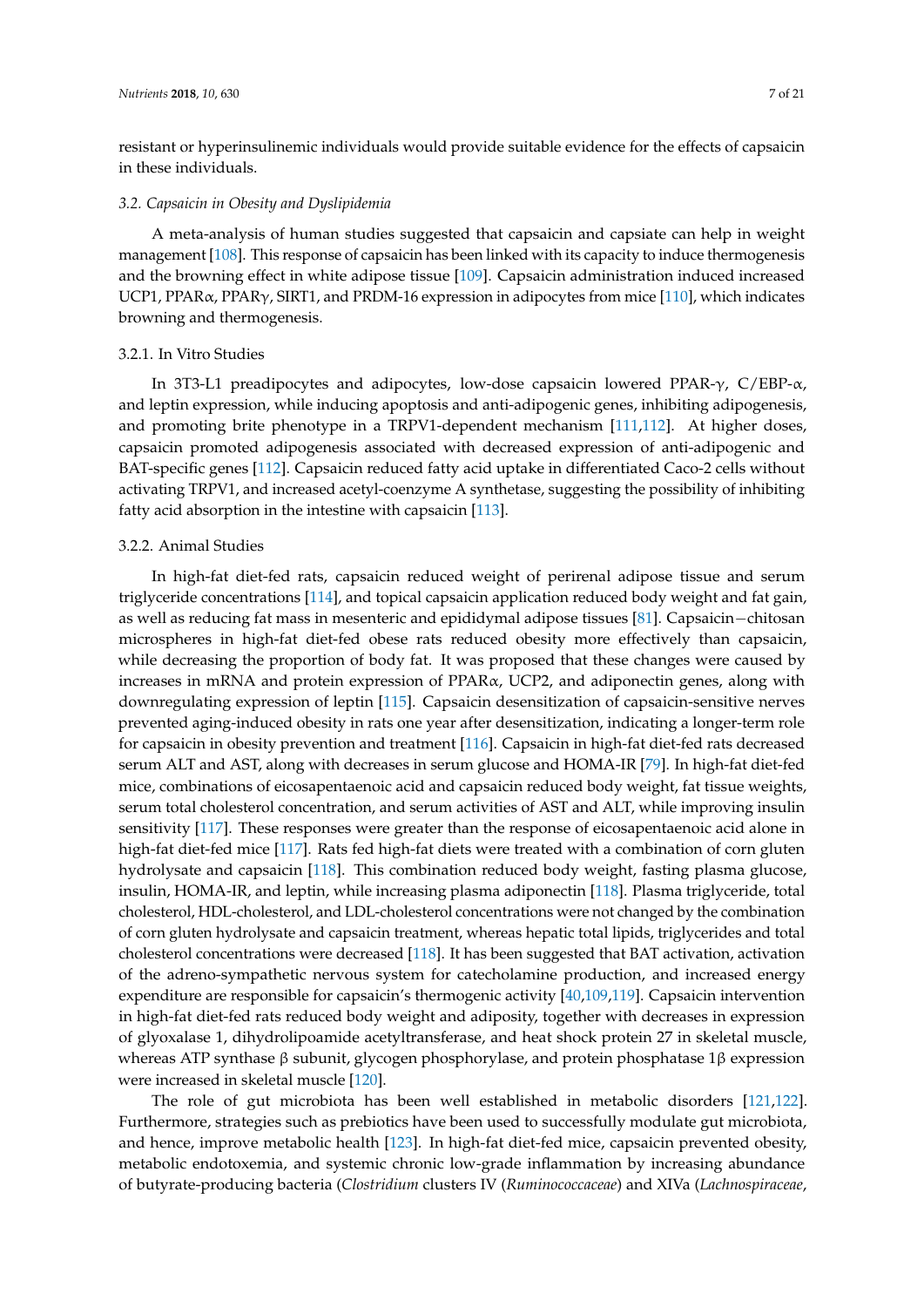including *Roseburia* spp.)), preventing CB<sub>1</sub> upregulation, reducing lipopolysaccharides biosynthesis gene expression, and lowering gut permeability [\[124\]](#page-18-3). In diabetic *ob*/*ob* mice, capsaicin modulated gut microbiota to improve glucose homeostasis, but failed to reduce obesity [\[125\]](#page-18-4). The changes in gut microbiota included increases in *Firmicutes*/*Bacteroidetes* ratio and *Roseburia* abundance, and decreases in the *Bacteroides* and *Parabacteroides* abundances. Furthermore, increases in fecal butyrate and plasma total GLP-1 concentrations, and decreases in plasma concentrations of total ghrelin, TNF, IL-1β, and IL-6, were induced by capsaicin intervention [\[77\]](#page-15-12). In high-fat diet-fed mice, capsaicin-induced reduction in body weight and improvements in glucose metabolism were associated with a modulation of gut microbiota, including increases in the proportion of *Bacteroides*, *Coprococcus*, *Prevotella*, and *Akkermansia,* with increases in relative abundance of *Akkermansia muciniphila* [\[126\]](#page-18-5).

#### 3.2.3. Human Studies

A combination of green tea, capsaicin, and ginger extracts in overweight women decreased body weight, body mass index, serum insulin concentrations, and HOMA-IR, and increased plasma GSH concentrations, but did not affect plasma concentrations of fasting glucose and blood lipid concentrations or plasma total antioxidant capacity [\[127\]](#page-18-6). In a randomized, uniform-balanced, crossover design in healthy and active men, a single dose of 1.25 mg capsaicin from cayenne pepper failed to increase thermogenesis and lipid oxidation during rest and exercise [\[128\]](#page-18-7). This failure to produce responses by capsaicin may have resulted from the single lower dose of capsaicin used in this study. Thus, a chronic supplementation of capsaicin may have the potential to attenuate obesity.

Modulation of satiety may have a role in capsaicin's action in obesity. In a controlled feeding trial in healthy subjects, 6 weeks of intervention with capsaicin led to an increased *Firmicutes*/*Bacteroidetes* ratio, abundance of *Faecalibacterium*, plasma GLP-1 and GIP concentrations, and fecal butyrate concentrations, while decreasing plasma ghrelin and lipopolysaccharide binding protein concentrations and fecal Gram-negative bacteria [\[129\]](#page-18-8). In this study, these beneficial responses were observed in Bacteroides enterotype subjects, compared to Prevotella enterotype [\[129\]](#page-18-8). It was observed that 2.56 mg of capsaicin with every meal in Caucasian subjects increased feelings of satiety and fullness in energy balance, and decreased *ad libitum* intake of food [\[130\]](#page-18-9). It was also noted that 1.03 g of red chili pepper containing 2.56 mg capsaicin increased feelings of satiety and fullness, and prevented overeating in Caucasians [\[130\]](#page-18-9). In healthy subjects, the consumption of an appetizer with 0.9 g red pepper (0.25% capsaicin) before each meal decreased energy intake over 2 subsequent days [\[131\]](#page-18-10). In another study by this group, a red pepper-containing single meal in the postprandial phase did not change feelings of satiety, diet-induced thermogenesis, substrate oxidation, or plasma PYY responses for 3 h. However, this single meal with capsaicin increased plasma GLP-1 concentrations and decreased plasma ghrelin concentrations within 15 min [\[33\]](#page-13-5). An intraduodenal infusion of 1.5 mg capsaicin induced satiety in healthy subjects [\[132\]](#page-18-11). However, this capsaicin-induced satiety was not associated with changes in plasma concentrations of GLP-1 or PYY, but was associated with general gastrointestinal stress, including pain and nausea [\[132\]](#page-18-11). These outcomes suggest that capsaicin may have benefits in inducing satiety. However, most studies were performed in healthy individuals for capsaicin-induced satiety, so clinical measures of changes in obesity are not well understood.

#### *3.3. Capsaicin in Vascular and Renal Function*

Insulin resistance, type 2 diabetes, and obesity create changes in the vascular environment by increasing glucose, triglycerides, free fatty acids, and LDL-cholesterol, while decreasing HDL-cholesterol in blood [\[133](#page-18-12)[–136\]](#page-18-13). These changes contribute to the development of cardiovascular diseases. Furthermore, components of metabolic syndrome also contribute to changes in kidney function, and may lead to chronic kidney disease [\[137\]](#page-18-14). Capsaicin has been studied against these complications, and an association has been identified between dietary capsaicin and a decreased risk for the development of obesity, type 2 diabetes, and cardiovascular diseases [\[125\]](#page-18-4).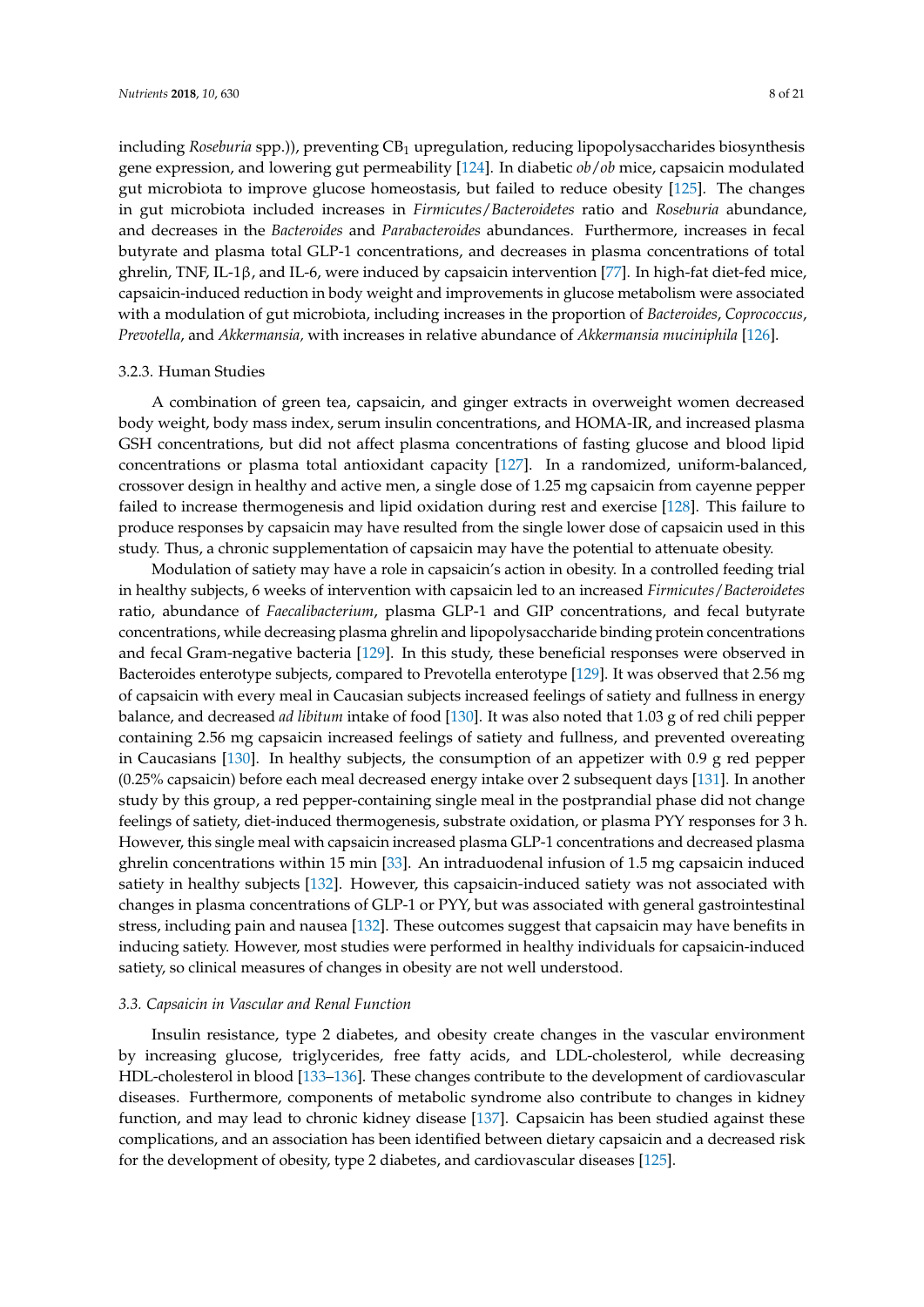Capsaicin-induced activation of TRPV1 resulted in the release of substance P and CGRP, which produced vasodilation, thus decreasing blood pressure and relieving hypertension [\[40,](#page-13-13)[138\]](#page-18-15). Wistar rats with a high intake of salt and who received low-dose capsaicin exhibited increased plasma CGRP concentrations, indicating capsaicin-induced post-synaptic release of CGRP and substance P [\[138\]](#page-18-15). When these rats were treated with the TRPV1 antagonist, capsazepine, the blood pressure-lowering effects of capsaicin were ameliorated, thus indicating the direct involvement of endothelial TRPV1 in capsaicin's response [\[138\]](#page-18-15). Chronic low-dose capsaicin treatment reduced blood pressure in Spontaneously Hypertensive Rats, while improving endothelium-dependent relaxation of mesenteric arteries [\[139\]](#page-18-16). These rats did not show increased plasma concentrations of CGRP and substance P, suggesting that the long-term consumption of capsaicin reduces arterial pressure, primarily due to the activation of TRPV1, which then promotes phosphorylation of protein kinase A and endothelial nitric oxide synthase. These downstream processes increase the production of nitric oxide, which is responsible for improvements in endothelium-dependent relaxation [\[139\]](#page-18-16). Low-dose capsaicin treatment in Stroke-Prone Spontaneously Hypertensive Rats increased eNOS expression in carotid arteries, improved endothelium-dependent relaxation of basilar arteries, decreased intima-media thickness of intracranial arterioles, delayed the onset of stroke, and increased survival time, without changes in blood pressure [\[140\]](#page-18-17). TRPV1 activation in renal tissue decreased renal perfusion pressure, increased glomerular filtration rate, and increased water and sodium excretion [\[141\]](#page-18-18). This suggests that the TRPV1 activation by capsaicin augments CGRP and substance P release, and therefore, has a key role in mediating renal function and, consequently, blood pressure [\[141\]](#page-18-18). Capsaicin reduced plasma total cholesterol and triglycerides concentrations, increased ATP-binding cassette transporter A1 expression, reduced LDL receptor-related protein 1 expression, and reduced lipid storage and atherosclerotic lesions in ApoE<sup>-/-</sup> mice, but not in the aorta from ApoE<sup>-/-</sup> TRPV1<sup>-/-</sup> mice [\[142\]](#page-19-0). This study clearly identifies a key role for TRPV1 in the prevention of atherosclerosis [\[142\]](#page-19-0). Activation of TRPV1 by capsaicin rescued the autophagy impaired by oxidized LDL by activating the AMPK signaling pathway, and hence, by inhibiting foam cell formation [\[143\]](#page-19-1). In *db*/*db* mice, administration of capsaicin reversed high-glucose-induced endothelial dysfunction through TRPV1 activation [\[144\]](#page-19-2). It was suggested that this effect may result from increased PKA phosphorylation and upregulation of UCP2 expression. These mechanistic changes reduced oxidative stress and increased NO concentrations [\[144\]](#page-19-2). Based on these beneficial responses in a limited number of animal studies, human studies are warranted.

#### *3.4. Capsaicin in Non-Alcoholic Fatty Liver Disease*

Non-alcoholic fatty liver disease has been considered as one of the consequences of metabolic syndrome [\[42\]](#page-13-15). It includes a range of conditions including inflammation, fat deposition, and fibrosis in the liver. Links have been established between obesity, dyslipidemia, and development of non-alcoholic fatty liver disease [\[145,](#page-19-3)[146\]](#page-19-4). Dietary capsaicin in high-fat diet-fed mice reduced weight gain and serum activities of ALT and AST, as well as hepatic TNF [\[147\]](#page-19-5). Further, hepatic steatosis and inflammation were attenuated by capsaicin, while these effects were absent in TRPV1 knockout mice, suggesting the possible role of TRPV1 in mediating responses of capsaicin [\[147\]](#page-19-5). In vitro studies using HepG2 cells confirmed this action to be through PPARδ-mediated enhancement of autophagy [\[147\]](#page-19-5). In high-fat diet-fed mice, dietary capsaicin prevented the development of fatty liver, suggesting that UCP2 upregulation is the mechanism [\[80\]](#page-15-15). In high-fat diet-fed mice, capsaicin with a combination of antibiotics (vancomycin, neomycin, metronidazole, and ampicillin) reduced intestinal inflammation and leakiness, whereas capsaicin alone was unable to produce these responses. Capsaicin, with or without antibiotics, increased PPAR $\alpha$  expression in adipose tissue [\[148\]](#page-19-6). Capsaicin and antibiotics had synergistic effects on reducing obesity, fatty liver, and insulin resistance in these high-fat diet-fed mice [\[148\]](#page-19-6). Capsaicin attenuated bile duct ligation-induced biliary fibrosis through inhibition of the activation of hepatic stellate cells [\[149\]](#page-19-7). Capsaicin also reduced carbon tetrachloride-induced liver fibrosis development in mice [\[149\]](#page-19-7). With the limited number of studies of capsaicin in non-alcoholic fatty liver disease in animals, and the absence of studies in humans, this may be an important focus for future research.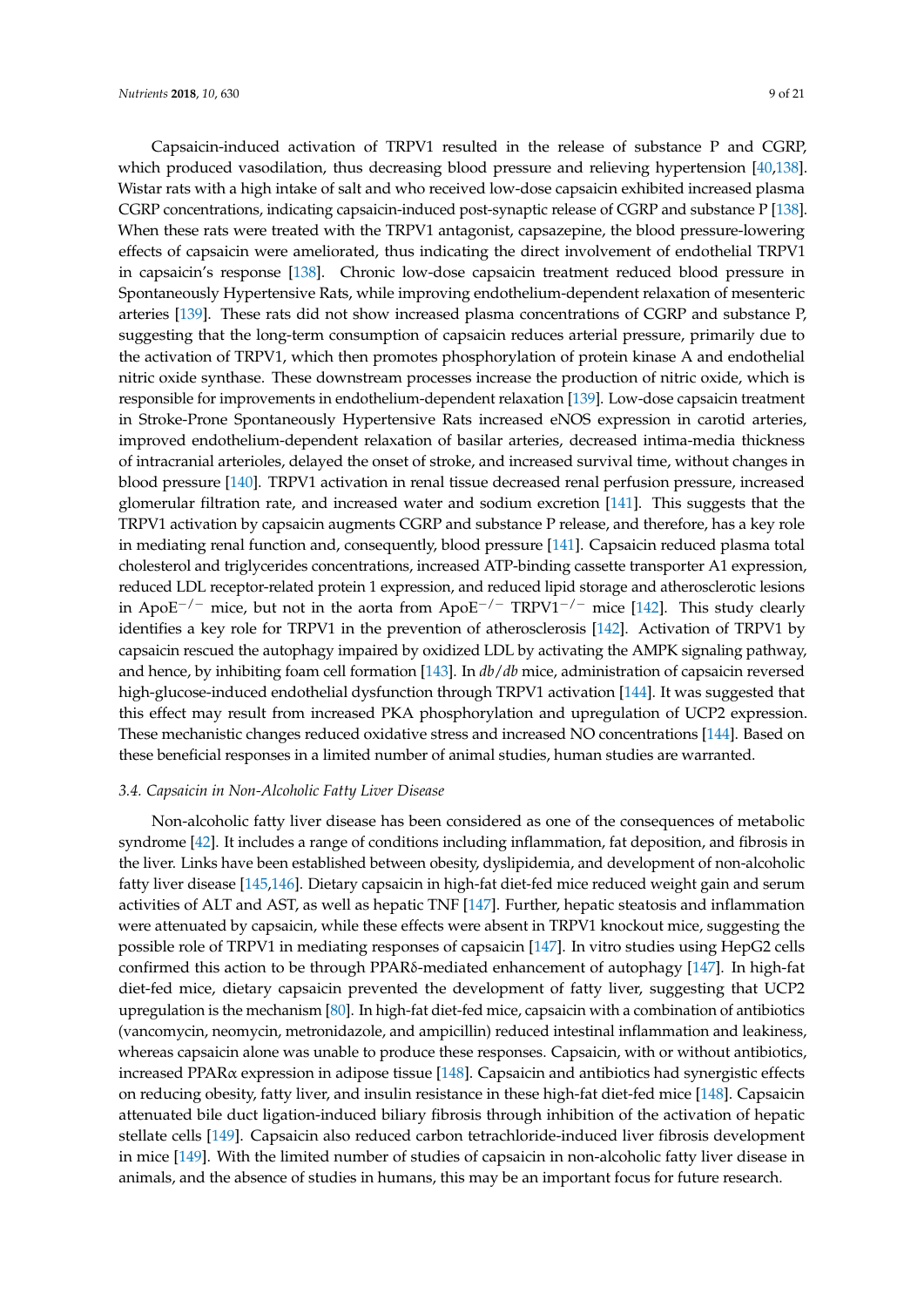#### *3.5. Anti-Inflammatory Actions of Capsaicin*

A clear link has been established between inflammation and development of metabolic disorders including obesity [\[150–](#page-19-8)[152\]](#page-19-9). Chronic low-grade inflammation in adipose tissue is now considered an initiator of damage in adipose tissue that contributes to adipogenesis [\[153\]](#page-19-10). Thus, anti-inflammatory compounds have been used with success in reducing obesity [\[154–](#page-19-11)[160\]](#page-19-12). Capsaicin has been characterized as an effective anti-inflammatory molecule in metabolic studies [\[74,](#page-15-9)[76,](#page-15-11)[77,](#page-15-12)[81,](#page-15-16)[105,](#page-17-4)[147\]](#page-19-5). Based on these outcomes, it can be hypothesized that capsaicin as an effective anti-inflammatory molecule would attenuate metabolic inflammatory conditions including obesity, diabetes, osteoarthritis, and non-alcoholic fatty liver disease.

#### *3.6. Capsaicin in Oxidative Stress*

Oxidative stress is an important determinant of the development of metabolic syndrome and its associated complications [\[161,](#page-19-13)[162\]](#page-19-14). In ovariectomized Wistar rats given 30% sucrose solution, topical application of capsaicin with exercise reduced serum concentrations of malondialdehyde and nitrites, while increasing serum glutathione concentrations and superoxide dismutase activity [\[85\]](#page-16-1). In healthy rats, capsaicin reduced oxidative stress, as measured by tissue malondialdehye and diene conjugation [\[163\]](#page-20-0). Capsaicin prevented lipid peroxidation and carbonyl formation in proteins in human erythrocytes subjected to oxidative stress [\[164\]](#page-20-1). Thus, capsaicin could be effective in reducing the increased oxidative stress that characterizes metabolic disease.

#### *3.7. Limitations in Clinical Use of Capsaicin*

The strong pungency of capsaicin can limit compliance as a food supplement or nutraceutical, even though capsaicin is commonly consumed through the addition of chilli as a spice in food. This limitation has been overcome in chronic pain management by the use of topical applications, such as creams or patches [\[8](#page-12-7)[,9\]](#page-12-8). While this may be feasible in metabolic syndrome, novel products such as chitosan microspheres, liposomes, nanoparticles, or soft gel capsules may be necessary to deliver capsaicin to the intestines, i.e., to bypass release in the stomach [\[115,](#page-17-14)[165,](#page-20-2)[166\]](#page-20-3). Furthermore, developing new orally active TRPV1 agonists that mimic the efficacy of capsaicin but lack its pungency could produce an ideal drug for treating metabolic syndrome. An example is the *CH-19* Sweet chilli pepper, containing the three capsaicin analogues, capsiate, dihydrocapsiate, and nordihydrocapsiate [\[167\]](#page-20-4). It should be noted that consumption of hot pepper is not equivalent to the use of pure capsaicin [\[168\]](#page-20-5).

Although capsaicin is commercially available for use in pain management [\[39,](#page-13-12)[40\]](#page-13-13), adverse effects need to be considered for chronic interventions. Around 10% of patients treated with capsaicin patches reported adverse effects, including erythema and pain at the site of application [\[39\]](#page-13-12). Further, capsaicin and capsaicinoids have been shown to induce tumorigenic activities in various cell lines [\[169\]](#page-20-6). In contrast, capsaicin reduces the growth of many tumors in mice [\[169\]](#page-20-6). Long-term surveillance of chronic capsaicin use in large, multicenter, randomized, double-blinded, and controlled studies in humans is necessary to establish the safety and efficacy of capsaicin and capsaicin analogues.

Functions of mitochondria and endoplasmic reticulum have been identified as playing important roles in skeletal muscle metabolism [\[170\]](#page-20-7). Interference with the function of these organelles is an important factor in developing insulin resistance in skeletal muscle [\[170\]](#page-20-7). Capsiate has shown beneficial responses in skeletal muscle function [\[171,](#page-20-8)[172\]](#page-20-9); thus, capsaicin or its analogues can be targeted for improving skeletal muscle function. Similarly, mitochondrial function in liver was improved by a combination of capsaicin and  $\alpha$ -tocopherol [\[79\]](#page-15-14), further suggesting potential in targeting mitochondrial function with capsaicin.

Although there are appropriate animal studies providing evidence of the potential health benefits of capsaicin in the treatment of metabolic syndrome, the limited number of human studies has not provided the basis for the development of capsaicin as a nutraceutical. Many of the functional foods and nutraceuticals have the same problem, i.e., of not receiving the translation to humans after showing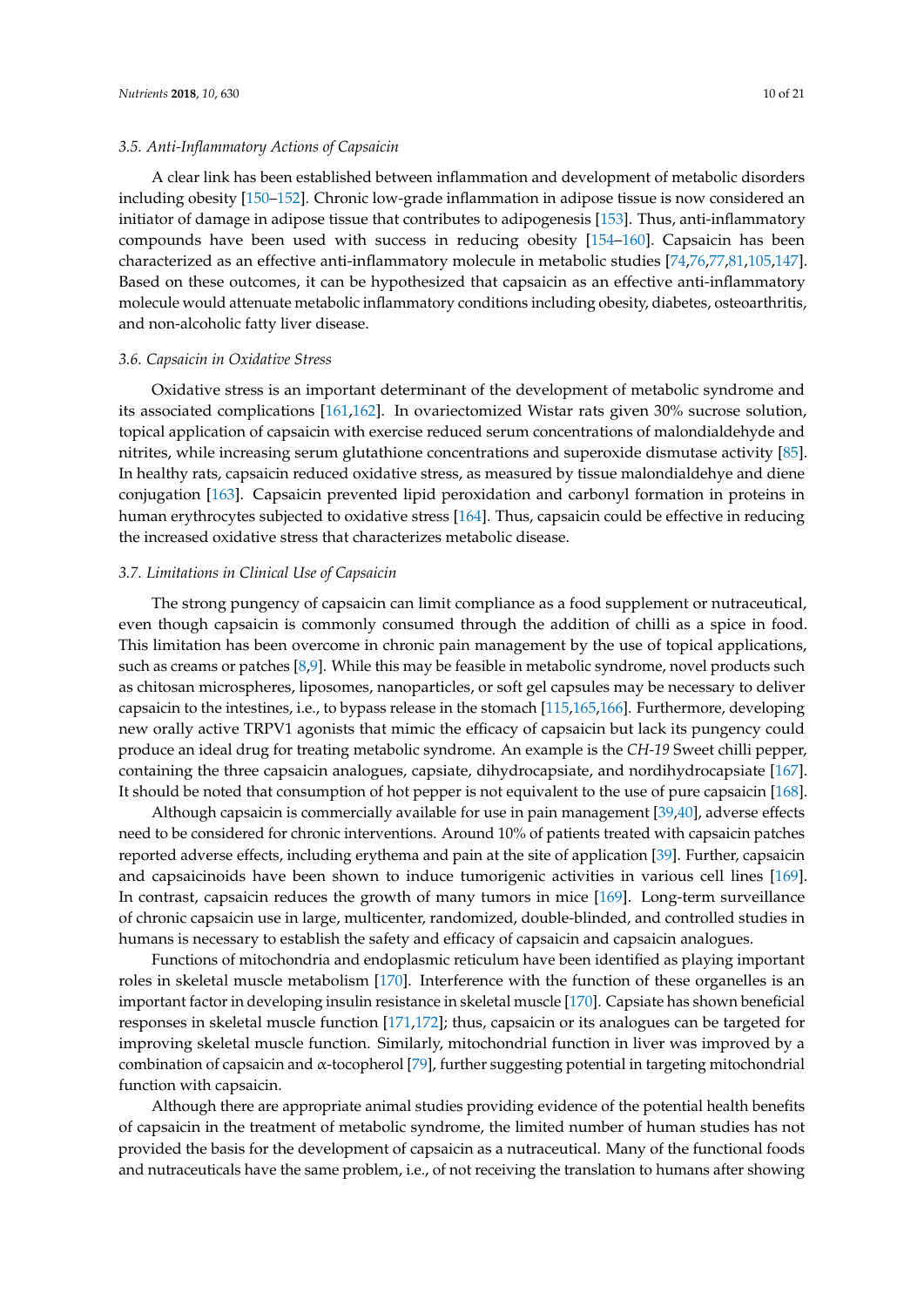positive effects in animal studies [\[173\]](#page-20-10). Furthermore, liver and skeletal muscle play important roles in the metabolism and insulin resistance in these organs; this is an important factor in the development of metabolic syndrome. Thus, identifying responses of capsaicin in humans against insulin resistance in liver and skeletal muscle could provide a valuable foundation for its development as a drug against diabetes and metabolic syndrome. As the adverse effects of capsaicin, such as redness, swelling, soreness, dryness, burning, itching, and pain, are already known through the use of creams and patches, managing similar adverse effects of capsaicin in metabolic syndrome should be carefully considered.

#### **4. Conclusions and Future Directions** *Nutrients* **2018**, *10*, x FOR PEER REVIEW 11 of 21

Considering the importance of capsaicin-sensitive nerves in controlling glucose metabolism, capsaicin becomes a useful molecule for controlling insulin sensitivity and blood glucose concentrations  $[98]$ . Furthermore, the identification of TRPV1 on metabolically-active tissues has also generated interest in the drug design and pharmaceutical industries for targeting TRPV1 to obtain capsaicin-like activity in attenuating metabolic syndrome [\[37\]](#page-13-9). A summary of responses to capsaicin through TRVP1 in metabolic disorders is given in Figure 2. Deletion of TRPV1 has further raised the profile of this receptor in treating obesity as the deletion exacerbated diet-induced obesity and insulin resistance [\[101\]](#page-17-0). Many agonists for TRPV1 have been tested to identify their potential in improving metabolic complications. Table [2](#page-11-0) highlights some of the TRPV1 agonists that were tested against metabolic syndrome. metabolic syndrome. one complications. Table 2 highlights some of the TRPV1 agonists that were tested a

<span id="page-10-0"></span>

**Figure 2. Figure 2.** Capsaicin in metabolic syndrome. Capsaicin in metabolic syndrome.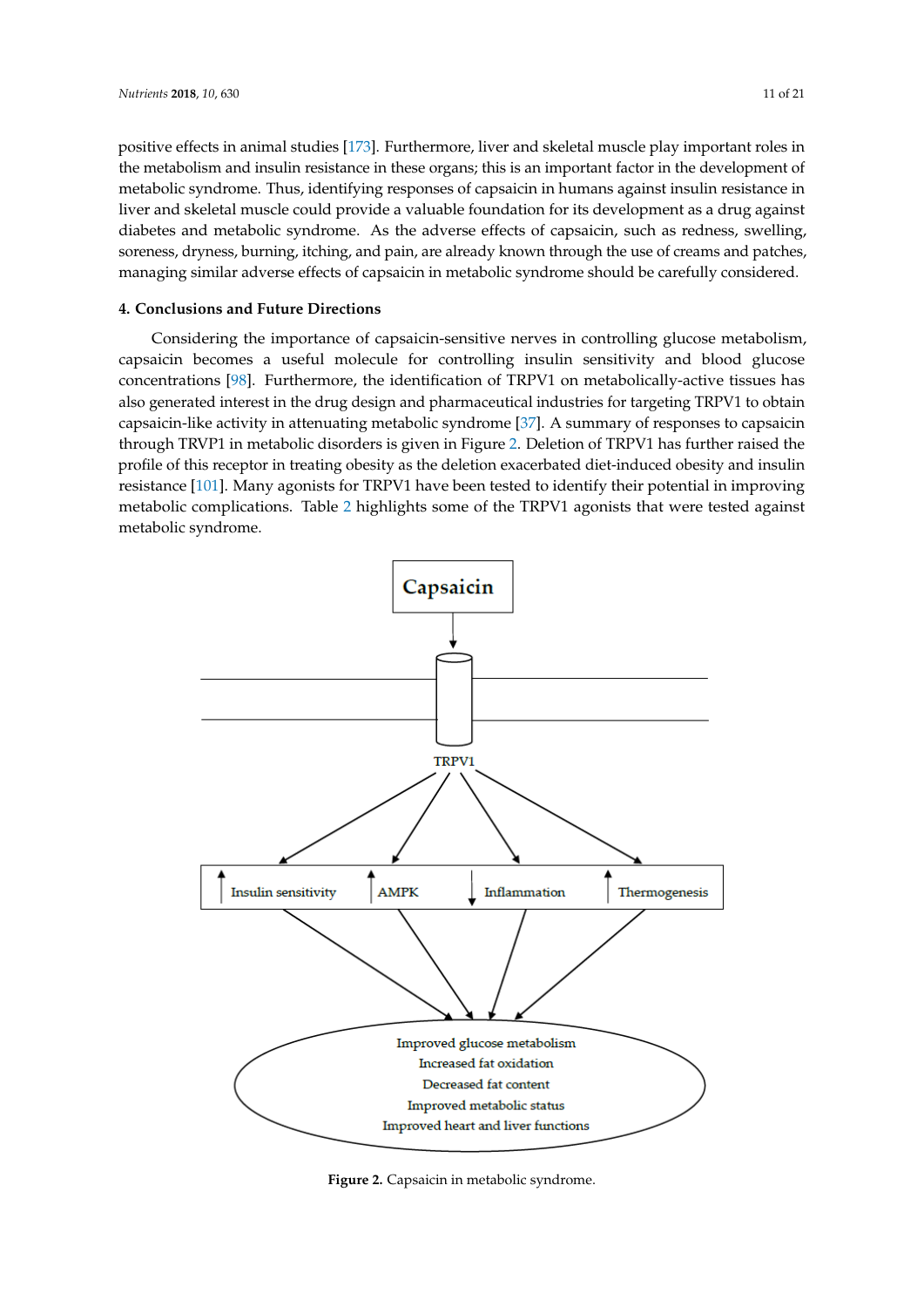| <b>TRPV1</b> Agonist                  | Animal Model                                 | Dose (Duration)                                                                             | <b>Responses</b>                                                                                                                                                                                                                                                                                                                                                                                                                                                                            |
|---------------------------------------|----------------------------------------------|---------------------------------------------------------------------------------------------|---------------------------------------------------------------------------------------------------------------------------------------------------------------------------------------------------------------------------------------------------------------------------------------------------------------------------------------------------------------------------------------------------------------------------------------------------------------------------------------------|
| Capsiate [75]                         | Pancreatectomized rats                       | $0.025%$ of diet<br>(8 weeks)                                                               | $\downarrow$ body weight gain<br>$\downarrow$ visceral fat<br>$\downarrow$ leptin<br>↓ basal blood glucose<br>↑ glucose tolerance<br>$\uparrow$ insulin sensitivity<br>$\uparrow$ pancreatic $\upbeta$ -cell mass<br>pancreatic islet cell apoptosis<br>$\uparrow$ ratio of $\beta$ : $\alpha$ pancreatic cells<br>↓ hepatic triglyceride content<br>$\uparrow$ hepatic glycogen content<br>↑ pAkt/PEPCK & pAMPK signaling<br>post-TRPV1 activation                                         |
| Dihydrocapsiate [174]                 | High-fat diet-fed mice                       | $2 \,\mathrm{mg/kg}/\mathrm{day}$ and<br>$10 \,\mathrm{mg/kg}/\mathrm{day}$<br>$(12$ weeks) | $\downarrow$ body weight gain<br>↓ WAT lipid accumulation<br>$\downarrow$ BAT lipid accumulation<br>$\downarrow$ hepatic triglyceride content<br>↓ blood triglycerides<br>$\downarrow$ blood insulin<br>$\downarrow$ glucose intolerance<br>↑ energy expenditure & mitochondrial<br>biogenesis gene expression<br>↑ intestinal crypt depth, muscularis<br>thickness & goblet cells<br>$\downarrow$ gut Firmicutes<br>$\downarrow$ host energy availability<br>↑ TRPV1 expression & activity |
| Resiniferatoxin [112]                 | High-fat diet-fed mice                       | $200 \mu g/kg$<br>(4 weeks)                                                                 | $\downarrow$ body weight gain<br>$\uparrow$ locomotor activity                                                                                                                                                                                                                                                                                                                                                                                                                              |
| 6-gingerol or<br>aza-6-gingerol [175] | High-fat diet-fed mice                       | $0.06\%$ of diet<br>$(12 \text{ weeks})$                                                    | $\downarrow$ body weight gain<br>↓ visceral fat accumulation<br>$\downarrow$ leptin<br>$\downarrow$ blood insulin<br>↓ basal blood glucose<br>$\downarrow$ glucose intolerance<br>$\downarrow$ hepatic lipogenic enzymes                                                                                                                                                                                                                                                                    |
| Piperine [176]                        | High-carbohydrate,<br>high-fat diet-fed rats | $\sim$ 30 mg/kg/day<br>(8 weeks)                                                            | ↓ body weight<br>↓ systolic blood pressure<br>↓ glucose intolerance<br>$\downarrow$ visceral fat accumulation<br>$\downarrow$ hepatic fibrosis and fat deposition<br>$\downarrow$ cardiac collagen deposition<br>$\uparrow$ cardiac function                                                                                                                                                                                                                                                |
| Nonivamide [177]                      | Moderately overweight<br>men                 | $0.15 \,\mathrm{mg}/\mathrm{day}$<br>$(12 \text{ weeks})$                                   | $\downarrow$ body fat<br>$\uparrow$ postprandial serotonin<br>↑ satiety                                                                                                                                                                                                                                                                                                                                                                                                                     |

<span id="page-11-0"></span>**Table 2.** A summary of studies demonstrating the effects of other TRPV1 agonists on obesity and obesity-related disorders in animal models and humans.

↑: Increased; ↓: Decreased.

**Author Contributions:** S.K.P. contributed to the review design. S.K.P. and E.B. contributed to the evaluation of the literature, designing of figures and tables, and writing of the text. S.K.P. and L.B. contributed to the editing and revision of the text. All authors read and approved the final manuscript.

**Acknowledgments:** The authors' (S.K.P. and L.B.) research program is supported by University of Southern Queensland Research & Innovation division. S.K.P. is supported through an Advance Queensland Early Career Research Fellowship while E.B. is supported through Research Training Program. No external funding was received for this work.

**Conflicts of Interest:** The authors declare no conflicts of interest.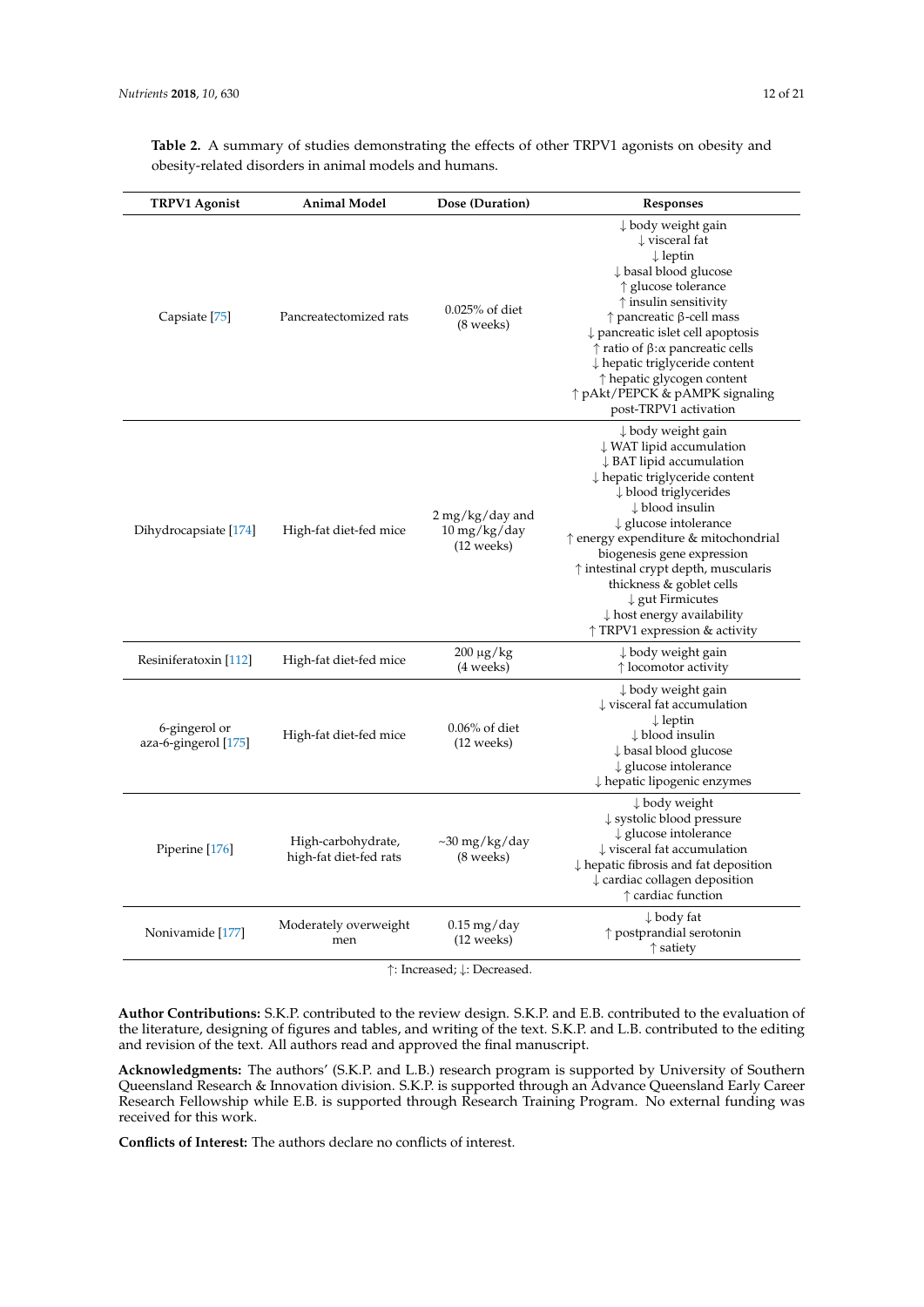### **References**

- <span id="page-12-0"></span>1. Thresh, J.C. Capsaicin, the active principle of capsicum fruits. *Pharm. J. Trans.* **1876**, *7*, 259–260.
- <span id="page-12-1"></span>2. Nelson, E.K. The constitution of capsaicin, the pungent principle of capsicum. *J. Am. Chem. Soc.* **1919**, *41*, 1115–1121. [\[CrossRef\]](http://dx.doi.org/10.1021/ja02228a011)
- <span id="page-12-2"></span>3. Späth, E.; Darling, S.F. Synthese des capsaicins. *Eur. J. Inorg. Chem.* **1930**, *63*, 737–743. [\[CrossRef\]](http://dx.doi.org/10.1002/cber.19300630331)
- <span id="page-12-3"></span>4. Rollyson, W.D.; Stover, C.A.; Brown, K.C.; Perry, H.E.; Stevenson, C.D.; McNees, C.A.; Ball, J.G.; Valentovic, M.A.; Dasgupta, P. Bioavailability of capsaicin and its implications for drug delivery. *J. Control. Release* **2014**, *196*, 96–105. [\[CrossRef\]](http://dx.doi.org/10.1016/j.jconrel.2014.09.027) [\[PubMed\]](http://www.ncbi.nlm.nih.gov/pubmed/25307998)
- <span id="page-12-4"></span>5. Zahra, N.; Alim-un-Nisa, I.K.; Hina, S.; Javed, A.; Inam, S.M.; Malik, S.M.; Arshad, F. Estimation of capsaicin in different chilli varieties using different extraction techniques and HPLC method: A review. *Pak. J. Food Sci.* **2016**, *26*, 54–60.
- <span id="page-12-5"></span>6. Pena-Alvarez, A.; Ramirez-Maya, E.; Alvarado-Suarez, L.A. Analysis of capsaicin and dihydrocapsaicin in peppers and pepper sauces by solid phase microextraction-gas chromatography-mass spectrometry. *J. Chromatogr. A* **2009**, *1216*, 2843–2847. [\[CrossRef\]](http://dx.doi.org/10.1016/j.chroma.2008.10.053) [\[PubMed\]](http://www.ncbi.nlm.nih.gov/pubmed/19100557)
- <span id="page-12-6"></span>7. Patowary, P.; Pathak, M.P.; Zaman, K.; Raju, P.S.; Chattopadhyay, P. Research progress of capsaicin responses to various pharmacological challenges. *Biomed. Pharmacother.* **2017**, *96*, 1501–1512. [\[CrossRef\]](http://dx.doi.org/10.1016/j.biopha.2017.11.124) [\[PubMed\]](http://www.ncbi.nlm.nih.gov/pubmed/29198921)
- <span id="page-12-7"></span>8. Groninger, H.; Schisler, R.E. Topical capsaicin for neuropathic pain #255. *J. Palliat. Med.* **2012**, *15*, 946–947. [\[CrossRef\]](http://dx.doi.org/10.1089/jpm.2012.9571) [\[PubMed\]](http://www.ncbi.nlm.nih.gov/pubmed/22849599)
- <span id="page-12-8"></span>9. Jones, V.M.; Moore, K.A.; Peterson, D.M. Capsaicin 8% topical patch (Qutenza)—A review of the evidence. *J. Pain Palliat. Care Pharmacother.* **2011**, *25*, 32–41. [\[CrossRef\]](http://dx.doi.org/10.3109/15360288.2010.547561) [\[PubMed\]](http://www.ncbi.nlm.nih.gov/pubmed/21426216)
- <span id="page-12-9"></span>10. Bishnoi, M.; Khare, P.; Brown, L.; Panchal, S.K. Transient receptor potential (TRP) channels: A metabolic TR(i)P to obesity prevention and therapy. *Obes. Rev.* **2018**. [\[CrossRef\]](http://dx.doi.org/10.1111/obr.12703)
- <span id="page-12-10"></span>11. Bevan, S.; Quallo, T.; Andersson, D.A. TRPV1. In *Mammalian Transient Receptor Potential (TRP) Cation Channels: Volume I*; Nilius, B., Flockerzi, V., Eds.; Springer: Berlin/Heidelberg, Germany, 2014; Volume 222, pp. 207–245.
- <span id="page-12-11"></span>12. Liao, M.; Cao, E.; Julius, D.; Cheng, Y. Structure of the TRPV1 ion channel determined by electron cryo-microscopy. *Nature* **2013**, *504*, 107–112. [\[CrossRef\]](http://dx.doi.org/10.1038/nature12822) [\[PubMed\]](http://www.ncbi.nlm.nih.gov/pubmed/24305160)
- <span id="page-12-12"></span>13. Chung, M.K.; Guler, A.D.; Caterina, M.J. TRPV1 shows dynamic ionic selectivity during agonist stimulation. *Nat. Neurosci.* **2008**, *11*, 555–564. [\[CrossRef\]](http://dx.doi.org/10.1038/nn.2102) [\[PubMed\]](http://www.ncbi.nlm.nih.gov/pubmed/18391945)
- <span id="page-12-13"></span>14. Hanson, S.M.; Newstead, S.; Swartz, K.J.; Sansom, M.S. Capsaicin interaction with TRPV1 channels in a lipid bilayer: Molecular dynamics simulation. *Biophys. J.* **2015**, *108*, 1425–1434. [\[CrossRef\]](http://dx.doi.org/10.1016/j.bpj.2015.02.013) [\[PubMed\]](http://www.ncbi.nlm.nih.gov/pubmed/25809255)
- 15. Bae, C.; Anselmi, C.; Kalia, J.; Jara-Oseguera, A.; Schwieters, C.D.; Krepkiy, D.; Lee, C.W.; Kim, E.-H.; Kim, J.I.; Faraldo-Gómez, J.D. Structural insights into the mechanism of activation of the TRPV1 channel by a membrane-bound tarantula toxin. *eLife* **2016**, *5*, e11273. [\[CrossRef\]](http://dx.doi.org/10.7554/eLife.11273) [\[PubMed\]](http://www.ncbi.nlm.nih.gov/pubmed/26880553)
- 16. Bang, S.; Yoo, S.; Oh, U.; Hwang, S.W. Endogenous lipid-derived ligands for sensory TRP ion channels and their pain modulation. *Arch. Pharm. Res.* **2010**, *33*, 1509–1520. [\[CrossRef\]](http://dx.doi.org/10.1007/s12272-010-1004-9) [\[PubMed\]](http://www.ncbi.nlm.nih.gov/pubmed/21052930)
- 17. Dhaka, A.; Uzzell, V.; Dubin, A.E.; Mathur, J.; Petrus, M.; Bandell, M.; Patapoutian, A. TRPV1 is activated by both acidic and basic pH. *J. Neurosci.* **2009**, *29*, 153–158. [\[CrossRef\]](http://dx.doi.org/10.1523/JNEUROSCI.4901-08.2009) [\[PubMed\]](http://www.ncbi.nlm.nih.gov/pubmed/19129393)
- <span id="page-12-14"></span>18. Movahed, P.; Jönsson, B.A.; Birnir, B.; Wingstrand, J.A.; Jørgensen, T.D.; Ermund, A.; Sterner, O.; Zygmunt, P.M.; Högestätt, E.D. Endogenous unsaturated C18 N-acylethanolamines are vanilloid receptor (TRPV1) agonists. *J. Biol. Chem.* **2005**, *280*, 38496–38504. [\[CrossRef\]](http://dx.doi.org/10.1074/jbc.M507429200) [\[PubMed\]](http://www.ncbi.nlm.nih.gov/pubmed/16081411)
- <span id="page-12-15"></span>19. Tominaga, M.; Caterina, M.J.; Malmberg, A.B.; Rosen, T.A.; Gilbert, H.; Skinner, K.; Raumann, B.E.; Basbaum, A.I.; Julius, D. The cloned capsaicin receptor integrates multiple pain-producing stimuli. *Neuron* **1998**, *21*, 531–543. [\[CrossRef\]](http://dx.doi.org/10.1016/S0896-6273(00)80564-4)
- <span id="page-12-16"></span>20. Zhang, L.L.; Yan Liu, D.; Ma, L.Q.; Luo, Z.D.; Cao, T.B.; Zhong, J.; Yan, Z.C.; Wang, L.J.; Zhao, Z.G.; Zhu, S.J.; et al. Activation of transient receptor potential vanilloid type-1 channel prevents adipogenesis and obesity. *Circ. Res.* **2007**, *100*, 1063–1070. [\[CrossRef\]](http://dx.doi.org/10.1161/01.RES.0000262653.84850.8b) [\[PubMed\]](http://www.ncbi.nlm.nih.gov/pubmed/17347480)
- <span id="page-12-17"></span>21. Szolcsanyi, J.; Jancso-Gabor, A. Sensory effects of capsaicin congeners I. Relationship between chemical structure and pain-producing potency of pungent agents. *Arzneimittelforschung* **1975**, *25*, 1877–1881. [\[PubMed\]](http://www.ncbi.nlm.nih.gov/pubmed/1243658)
- <span id="page-12-18"></span>22. Venkatachalam, K.; Montell, C. TRP channels. *Annu. Rev. Biochem.* **2007**, *76*, 387–417. [\[CrossRef\]](http://dx.doi.org/10.1146/annurev.biochem.75.103004.142819) [\[PubMed\]](http://www.ncbi.nlm.nih.gov/pubmed/17579562)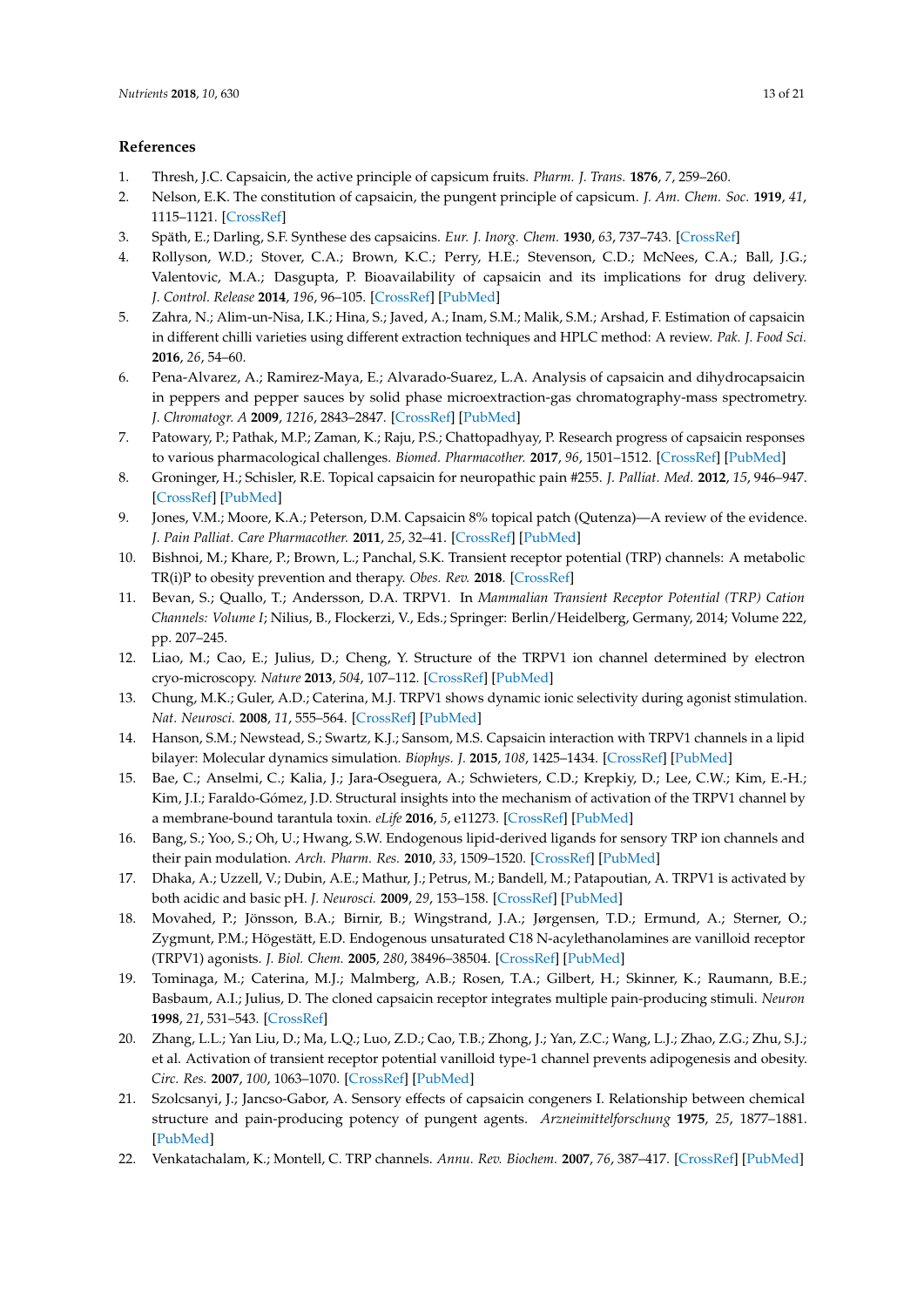- <span id="page-13-0"></span>23. Fernandes, E.S.; Fernandes, M.A.; Keeble, J.E. The functions of TRPA1 and TRPV1: Moving away from sensory nerves. *Br. J. Pharmacol.* **2012**, *166*, 510–521. [\[CrossRef\]](http://dx.doi.org/10.1111/j.1476-5381.2012.01851.x) [\[PubMed\]](http://www.ncbi.nlm.nih.gov/pubmed/22233379)
- 24. Rychkov, G.Y.; Barritt, G.J. Expression and function of TRP channels in liver cells. *Adv. Exp. Med. Biol.* **2011**, *704*, 667–686. [\[CrossRef\]](http://dx.doi.org/10.1007/978-94-007-0265-3_35) [\[PubMed\]](http://www.ncbi.nlm.nih.gov/pubmed/21290321)
- 25. Zhong, B.; Wang, D.H. N-oleoyldopamine, a novel endogenous capsaicin-like lipid, protects the heart against ischemia-reperfusion injury via activation of TRPV1. *Am. J. Physiol. Heart Circ. Physiol.* **2008**, *295*, H728–H735. [\[CrossRef\]](http://dx.doi.org/10.1152/ajpheart.00022.2008) [\[PubMed\]](http://www.ncbi.nlm.nih.gov/pubmed/18567714)
- 26. Zhong, B.; Wang, D.H. TRPV1 gene knockout impairs preconditioning protection against myocardial injury in isolated perfused hearts in mice. *Am. J. Physiol. Heart Circ. Physiol.* **2007**, *293*, H1791–H1798. [\[CrossRef\]](http://dx.doi.org/10.1152/ajpheart.00169.2007) [\[PubMed\]](http://www.ncbi.nlm.nih.gov/pubmed/17586621)
- 27. Kassmann, M.; Harteneck, C.; Zhu, Z.; Nurnberg, B.; Tepel, M.; Gollasch, M. Transient receptor potential vanilloid 1 (TRPV1), TRPV4, and the kidney. *Acta Physiol.* **2013**, *207*, 546–564. [\[CrossRef\]](http://dx.doi.org/10.1111/apha.12051) [\[PubMed\]](http://www.ncbi.nlm.nih.gov/pubmed/23253200)
- <span id="page-13-10"></span>28. Frias, B.; Merighi, A. Capsaicin, nociception and pain. *Molecules* **2016**, *21*, 797. [\[CrossRef\]](http://dx.doi.org/10.3390/molecules21060797) [\[PubMed\]](http://www.ncbi.nlm.nih.gov/pubmed/27322240)
- <span id="page-13-1"></span>29. Lotteau, S.; Ducreux, S.; Romestaing, C.; Legrand, C.; Van Coppenolle, F. Characterization of functional TRPV1 channels in the sarcoplasmic reticulum of mouse skeletal muscle. *PLoS ONE* **2013**, *8*, e58673. [\[CrossRef\]](http://dx.doi.org/10.1371/journal.pone.0058673) [\[PubMed\]](http://www.ncbi.nlm.nih.gov/pubmed/23536811)
- <span id="page-13-2"></span>30. Kumar, R.; Hazan, A.; Basu, A.; Zalcman, N.; Matzner, H.; Priel, A. Tyrosine residue in TRPV1 vanilloid binding pocket regulates deactivation kinetics. *J. Biol. Chem.* **2016**, *291*, 13855–13863. [\[CrossRef\]](http://dx.doi.org/10.1074/jbc.M116.726372) [\[PubMed\]](http://www.ncbi.nlm.nih.gov/pubmed/27143360)
- <span id="page-13-3"></span>31. Devesa, I.; Ferrándiz-Huertas, C.; Mathivanan, S.; Wolf, C.; Luján, R.; Changeux, J.-P.; Ferrer-Montiel, A. αCGRP is essential for algesic exocytotic mobilization of TRPV1 channels in peptidergic nociceptors. *Proc. Natl. Acad. Sci. USA* **2014**, *111*, 18345–18350. [\[CrossRef\]](http://dx.doi.org/10.1073/pnas.1420252111) [\[PubMed\]](http://www.ncbi.nlm.nih.gov/pubmed/25489075)
- <span id="page-13-4"></span>32. Smutzer, G.; Devassy, R.K. Integrating TRPV1 receptor function with capsaicin psychophysics. *Adv. Pharmacol. Sci.* **2016**, *2016*, 1512457. [\[CrossRef\]](http://dx.doi.org/10.1155/2016/1512457) [\[PubMed\]](http://www.ncbi.nlm.nih.gov/pubmed/26884754)
- <span id="page-13-5"></span>33. Smeets, A.J.; Westerterp-Plantenga, M.S. The acute effects of a lunch containing capsaicin on energy and substrate utilisation, hormones, and satiety. *Eur. J. Nutr.* **2009**, *48*, 229–234. [\[CrossRef\]](http://dx.doi.org/10.1007/s00394-009-0006-1) [\[PubMed\]](http://www.ncbi.nlm.nih.gov/pubmed/19238310)
- <span id="page-13-6"></span>34. Wang, P.; Yan, Z.; Zhong, J.; Chen, J.; Ni, Y.; Li, L.; Ma, L.; Zhao, Z.; Liu, D.; Zhu, Z. Transient receptor potential vanilloid 1 activation enhances gut glucagon-like peptide-1 secretion and improves glucose homeostasis. *Diabetes* **2012**, *61*, 2155–2165. [\[CrossRef\]](http://dx.doi.org/10.2337/db11-1503) [\[PubMed\]](http://www.ncbi.nlm.nih.gov/pubmed/22664955)
- <span id="page-13-7"></span>35. MacDonald, P.E.; El-kholy, W.; Riedel, M.J.; Salapatek, A.M.F.; Light, P.E.; Wheeler, M.B. The multiple actions of GLP-1 on the process of glucose-stimulated insulin secretion. *Diabetes* **2002**, *51*, S434–S442. [\[CrossRef\]](http://dx.doi.org/10.2337/diabetes.51.2007.S434) [\[PubMed\]](http://www.ncbi.nlm.nih.gov/pubmed/12475787)
- <span id="page-13-8"></span>36. Parlevliet, E.T.; de Leeuw van Weenen, J.E.; Romijn, J.A.; Pijl, H. GLP-1 treatment reduces endogenous insulin resistance via activation of central GLP-1 receptors in mice fed a high-fat diet. *Am. J. Physiol. Endocrinol. Metab.* **2010**, *299*, E318–E324. [\[CrossRef\]](http://dx.doi.org/10.1152/ajpendo.00191.2010) [\[PubMed\]](http://www.ncbi.nlm.nih.gov/pubmed/20530733)
- <span id="page-13-9"></span>37. Zsombok, A. Vanilloid receptors—Do they have a role in whole body metabolism? Evidence from TRPV1. *J. Diabetes Complicat.* **2013**, *27*, 287–292. [\[CrossRef\]](http://dx.doi.org/10.1016/j.jdiacomp.2012.11.006) [\[PubMed\]](http://www.ncbi.nlm.nih.gov/pubmed/23332888)
- <span id="page-13-11"></span>38. Basith, S.; Cui, M.; Hong, S.; Choi, S. Harnessing the therapeutic potential of capsaicin and its analogues in pain and other diseases. *Molecules* **2016**, *21*, 966. [\[CrossRef\]](http://dx.doi.org/10.3390/molecules21080966) [\[PubMed\]](http://www.ncbi.nlm.nih.gov/pubmed/27455231)
- <span id="page-13-12"></span>39. Sharma, S.K.; Vij, A.S.; Sharma, M. Mechanisms and clinical uses of capsaicin. *Eur. J. Pharmacol.* **2013**, *720*, 55–62. [\[CrossRef\]](http://dx.doi.org/10.1016/j.ejphar.2013.10.053) [\[PubMed\]](http://www.ncbi.nlm.nih.gov/pubmed/24211679)
- <span id="page-13-13"></span>40. Fattori, V.; Hohmann, M.S.; Rossaneis, A.C.; Pinho-Ribeiro, F.A.; Verri, W.A. Capsaicin: Current understanding of its mechanisms and therapy of pain and other pre-clinical and clinical uses. *Molecules* **2016**, *21*, 844. [\[CrossRef\]](http://dx.doi.org/10.3390/molecules21070844) [\[PubMed\]](http://www.ncbi.nlm.nih.gov/pubmed/27367653)
- <span id="page-13-14"></span>41. Huang, P.L. A comprehensive definition for metabolic syndrome. *Dis. Model. Mech.* **2009**, *2*, 231–237. [\[CrossRef\]](http://dx.doi.org/10.1242/dmm.001180) [\[PubMed\]](http://www.ncbi.nlm.nih.gov/pubmed/19407331)
- <span id="page-13-15"></span>42. Ballestri, S.; Zona, S.; Targher, G.; Romagnoli, D.; Baldelli, E.; Nascimbeni, F.; Roverato, A.; Guaraldi, G.; Lonardo, A. Nonalcoholic fatty liver disease is associated with an almost twofold increased risk of incident type 2 diabetes and metabolic syndrome. Evidence from a systematic review and meta-analysis. *J. Gastroenterol. Hepatol.* **2016**, *31*, 936–944. [\[CrossRef\]](http://dx.doi.org/10.1111/jgh.13264) [\[PubMed\]](http://www.ncbi.nlm.nih.gov/pubmed/26667191)
- <span id="page-13-16"></span>43. Nishida, K.; Otsu, K. Inflammation and metabolic cardiomyopathy. *Cardiovasc. Res.* **2017**, *113*, 389–398. [\[CrossRef\]](http://dx.doi.org/10.1093/cvr/cvx012) [\[PubMed\]](http://www.ncbi.nlm.nih.gov/pubmed/28395010)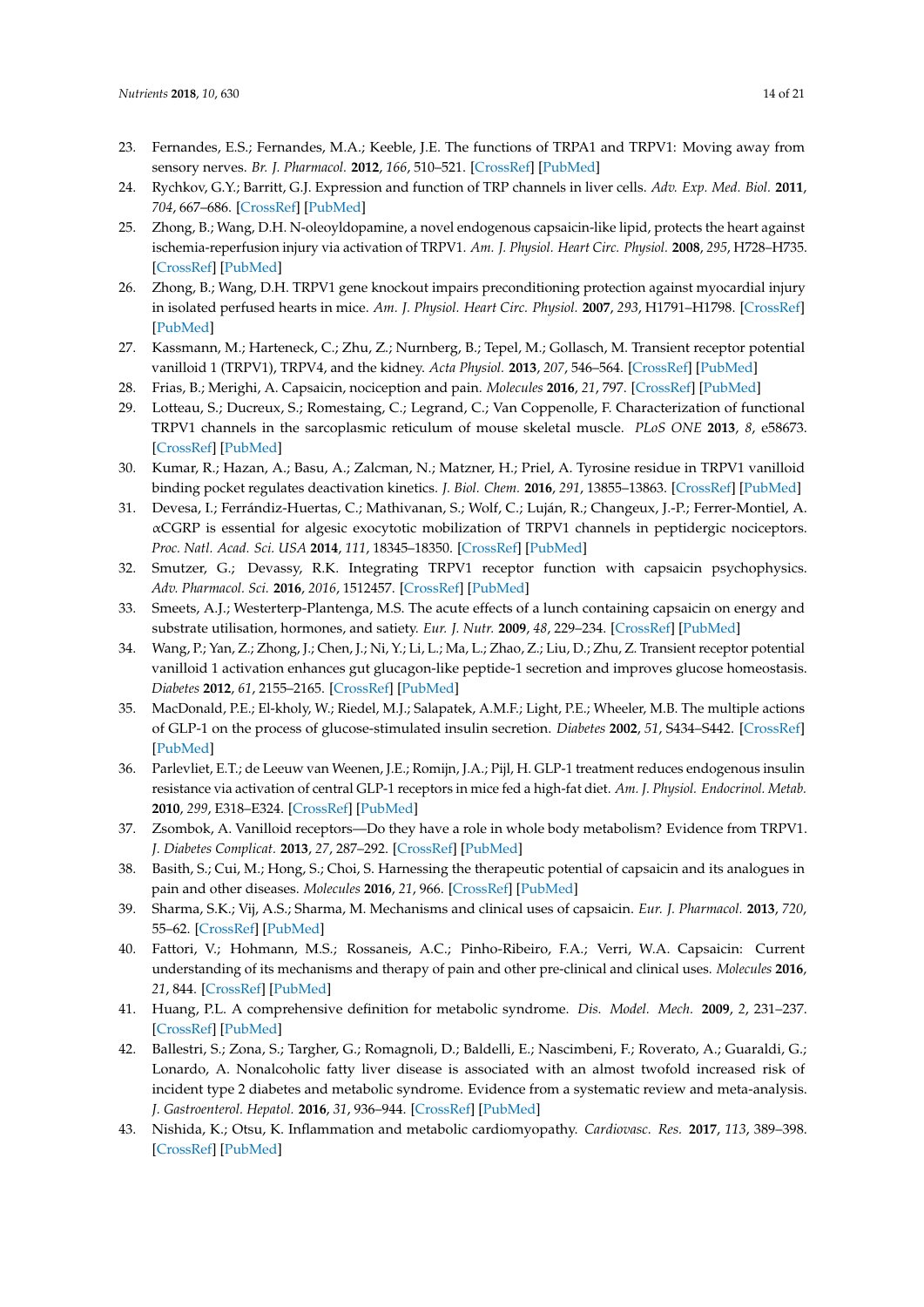- 44. Rodríguez-Hernández, H.; Simental-Mendía, L.E.; Rodríguez-Ramírez, G.; Reyes-Romero, M.A. Obesity and inflammation: Epidemiology, risk factors, and markers of inflammation. *Int. J. Endocrinol.* **2013**, *2013*, 678159. [\[CrossRef\]](http://dx.doi.org/10.1155/2013/678159) [\[PubMed\]](http://www.ncbi.nlm.nih.gov/pubmed/23690772)
- 45. Furukawa, S.; Fujita, T.; Shimabukuro, M.; Iwaki, M.; Yamada, Y.; Nakajima, Y.; Nakayama, O.; Makishima, M.; Matsuda, M.; Shimomura, I. Increased oxidative stress in obesity and its impact on metabolic syndrome. *J. Clin. Investig.* **2017**, *114*, 1752–1761. [\[CrossRef\]](http://dx.doi.org/10.1172/JCI21625) [\[PubMed\]](http://www.ncbi.nlm.nih.gov/pubmed/15599400)
- <span id="page-14-0"></span>46. Marseglia, L.; Manti, S.; D'Angelo, G.; Nicotera, A.; Parisi, E.; Di Rosa, G.; Gitto, E.; Arrigo, T. Oxidative stress in obesity: A critical component in human diseases. *Int. J. Mol. Sci.* **2015**, *16*, 378–400. [\[CrossRef\]](http://dx.doi.org/10.3390/ijms16010378) [\[PubMed\]](http://www.ncbi.nlm.nih.gov/pubmed/25548896)
- <span id="page-14-1"></span>47. Merone, L.; McDermott, R. Nutritional anti-inflammatories in the treatment and prevention of type 2 diabetes mellitus and the metabolic syndrome. *Diabetes Res. Clin. Pract.* **2017**, *127*, 238–253. [\[CrossRef\]](http://dx.doi.org/10.1016/j.diabres.2017.02.019) [\[PubMed\]](http://www.ncbi.nlm.nih.gov/pubmed/28402903)
- <span id="page-14-2"></span>48. Gregorio, B.M.; De Souza, D.B.; de Morais Nascimento, F.A.; Pereira, L.M.; Fernandes-Santos, C. The potential role of antioxidants in metabolic syndrome. *Curr. Pharm. Des.* **2016**, *22*, 859–869. [\[CrossRef\]](http://dx.doi.org/10.2174/1381612822666151209152352) [\[PubMed\]](http://www.ncbi.nlm.nih.gov/pubmed/26648468)
- <span id="page-14-3"></span>49. Samuel, V.T.; Shulman, G.I. Mechanisms for insulin resistance: Common threads and missing links. *Cell* **2012**, *148*, 852–871. [\[CrossRef\]](http://dx.doi.org/10.1016/j.cell.2012.02.017) [\[PubMed\]](http://www.ncbi.nlm.nih.gov/pubmed/22385956)
- <span id="page-14-4"></span>50. Ye, J. Mechanisms of insulin resistance in obesity. *Front. Med.* **2013**, *7*, 14–24. [\[CrossRef\]](http://dx.doi.org/10.1007/s11684-013-0262-6) [\[PubMed\]](http://www.ncbi.nlm.nih.gov/pubmed/23471659)
- <span id="page-14-5"></span>51. Roberts, C.K.; Hevener, A.L.; Barnard, R.J. Metabolic syndrome and insulin resistance: Underlying causes and modification by exercise training. *Compr. Physiol.* **2013**, *3*, 1–58. [\[CrossRef\]](http://dx.doi.org/10.1002/cphy.c110062) [\[PubMed\]](http://www.ncbi.nlm.nih.gov/pubmed/23720280)
- <span id="page-14-6"></span>52. Barnard, R.J.; Roberts, C.K.; Varon, S.M.; Berger, J.J. Diet-induced insulin resistance precedes other aspects of the metabolic syndrome. *J. Appl. Physiol.* **1998**, *84*, 1311–1315. [\[CrossRef\]](http://dx.doi.org/10.1152/jappl.1998.84.4.1311) [\[PubMed\]](http://www.ncbi.nlm.nih.gov/pubmed/9516198)
- <span id="page-14-7"></span>53. Parikh, R.M.; Mohan, V. Changing definitions of metabolic syndrome. *Indian J. Endocrinol. Metab.* **2012**, *16*, 7–12. [\[CrossRef\]](http://dx.doi.org/10.4103/2230-8210.91175) [\[PubMed\]](http://www.ncbi.nlm.nih.gov/pubmed/22276247)
- <span id="page-14-8"></span>54. Alberti, K.G.M.M.; Eckel, R.H.; Grundy, S.M.; Zimmet, P.Z.; Cleeman, J.I.; Donato, K.A.; Fruchart, J.-C.; James, W.P.T.; Loria, C.M.; Smith, S.C. Harmonizing the metabolic syndrome: A joint interim statement of the International Diabetes Federation Task Force on Epidemiology and Prevention; National Heart, Lung, and Blood Institute; American Heart Association; World Heart Federation; International Atherosclerosis Society; and International Association for the Study of Obesity. *Circulation* **2009**, *120*, 1640–1645. [\[CrossRef\]](http://dx.doi.org/10.1161/CIRCULATIONAHA.109.192644) [\[PubMed\]](http://www.ncbi.nlm.nih.gov/pubmed/19805654)
- <span id="page-14-9"></span>55. Ng, M.; Fleming, T.; Robinson, M.; Thomson, B.; Graetz, N.; Margono, C.; Mullany, E.C.; Biryukov, S.; Abbafati, C.; Abera, S.F.; et al. Global, regional, and national prevalence of overweight and obesity in children and adults during 1980–2013: A systematic analysis for the Global Burden of Disease Study 2013. *Lancet* **2014**, *384*, 766–781. [\[CrossRef\]](http://dx.doi.org/10.1016/S0140-6736(14)60460-8)
- <span id="page-14-10"></span>56. O'Neill, S.; O'Driscoll, L. Metabolic syndrome: A closer look at the growing epidemic and its associated pathologies. *Obes. Rev.* **2015**, *16*, 1–12. [\[CrossRef\]](http://dx.doi.org/10.1111/obr.12229) [\[PubMed\]](http://www.ncbi.nlm.nih.gov/pubmed/25407540)
- <span id="page-14-11"></span>57. Pietilainen, K.H.; Kaprio, J.; Borg, P.; Plasqui, G.; Yki-Jarvinen, H.; Kujala, U.M.; Rose, R.J.; Westerterp, K.R.; Rissanen, A. Physical inactivity and obesity: A vicious circle. *Obesity* **2008**, *16*, 409–414. [\[CrossRef\]](http://dx.doi.org/10.1038/oby.2007.72) [\[PubMed\]](http://www.ncbi.nlm.nih.gov/pubmed/18239652)
- <span id="page-14-12"></span>58. Pereira, M.A.; Kartashov, A.I.; Ebbeling, C.B.; Van Horn, L.; Slattery, M.L.; Jacobs, D.R., Jr.; Ludwig, D.S. Fast-food habits, weight gain, and insulin resistance (the CARDIA study): 15-year prospective analysis. *Lancet* **2005**, *365*, 36–42. [\[CrossRef\]](http://dx.doi.org/10.1016/S0140-6736(04)17663-0)
- <span id="page-14-13"></span>59. Boden, G. Obesity, insulin resistance and free fatty acids. *Curr. Opin. Endocrinol. Diabetes Obes.* **2011**, *18*, 139–143. [\[CrossRef\]](http://dx.doi.org/10.1097/MED.0b013e3283444b09) [\[PubMed\]](http://www.ncbi.nlm.nih.gov/pubmed/21297467)
- 60. Lee, S.; Gungor, N.; Bacha, F.; Arslanian, S. Insulin resistance—Link to the components of the metabolic syndrome and biomarkers of endothelial dysfunction in youth. *Diabetes Care* **2007**, *30*, 2091–2097. [\[CrossRef\]](http://dx.doi.org/10.2337/dc07-0203) [\[PubMed\]](http://www.ncbi.nlm.nih.gov/pubmed/17475936)
- 61. Juárez-López, C.; Klünder-Klünder, M.; Medina-Bravo, P.; Madrigal-Azcárate, A.; Mass-Díaz, E.; Flores-Huerta, S. Insulin resistance and its association with the components of the metabolic syndrome among obese children and adolescents. *BMC Public Health* **2010**, *10*, 318. [\[CrossRef\]](http://dx.doi.org/10.1186/1471-2458-10-318) [\[PubMed\]](http://www.ncbi.nlm.nih.gov/pubmed/20529295)
- 62. Berzigotti, A.; Abraldes, J.G. Impact of obesity and insulin-resistance on cirrhosis and portal hypertension. *Gastroenterol. Hepatol.* **2013**, *36*, 527–533. [\[CrossRef\]](http://dx.doi.org/10.1016/j.gastrohep.2013.03.005) [\[PubMed\]](http://www.ncbi.nlm.nih.gov/pubmed/23731977)
- <span id="page-14-14"></span>63. Rao, A.; Pandya, V.; Whaley-Connell, A. Obesity and insulin resistance in resistant hypertension: Implications for the kidney. *Adv. Chronic Kidney Dis.* **2015**, *22*, 211–217. [\[CrossRef\]](http://dx.doi.org/10.1053/j.ackd.2014.12.004) [\[PubMed\]](http://www.ncbi.nlm.nih.gov/pubmed/25908470)
- <span id="page-14-15"></span>64. Czech, M.P. Insulin action and resistance in obesity and type 2 diabetes. *Nat. Med.* **2017**, *23*, 804–814. [\[CrossRef\]](http://dx.doi.org/10.1038/nm.4350) [\[PubMed\]](http://www.ncbi.nlm.nih.gov/pubmed/28697184)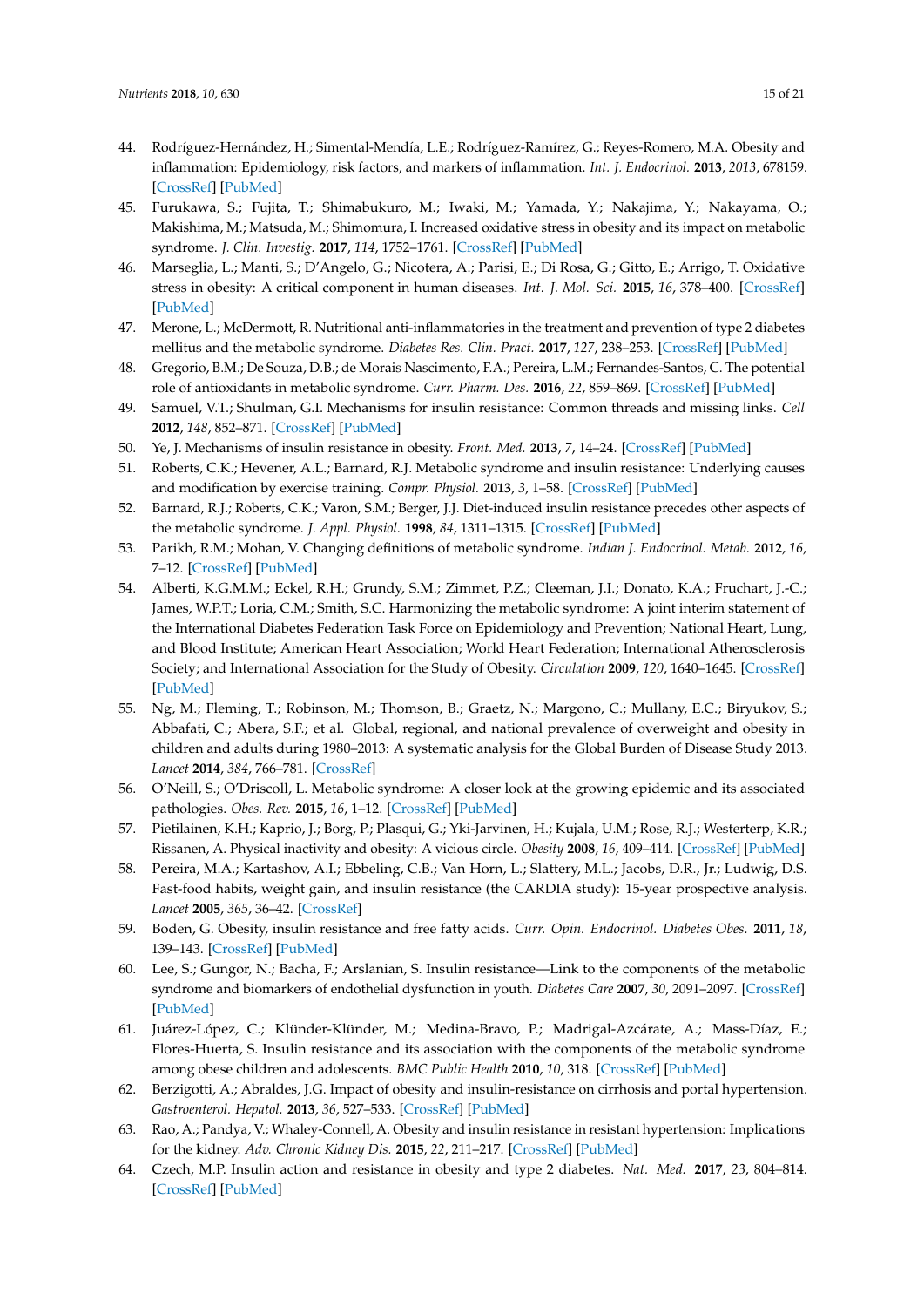- <span id="page-15-0"></span>65. Carvajal, K.; Balderas-Villalobos, J.; Bello-Sanchez, M.D.; Phillips-Farfan, B.; Molina-Munoz, T.; Aldana-Quintero, H.; Gomez-Viquez, N.L.  $Ca^{2+}$  mishandling and cardiac dysfunction in obesity and insulin resistance: Role of oxidative stress. *Cell Calcium* **2014**, *56*, 408–415. [\[CrossRef\]](http://dx.doi.org/10.1016/j.ceca.2014.08.003) [\[PubMed\]](http://www.ncbi.nlm.nih.gov/pubmed/25168907)
- <span id="page-15-1"></span>66. Inoue, R.; Jensen, L.J.; Shi, J.; Morita, H.; Nishida, M.; Honda, A.; Ito, Y. Transient receptor potential channels in cardiovascular function and disease. *Circ. Res.* **2006**, *99*, 119–131. [\[CrossRef\]](http://dx.doi.org/10.1161/01.RES.0000233356.10630.8a) [\[PubMed\]](http://www.ncbi.nlm.nih.gov/pubmed/16857972)
- <span id="page-15-2"></span>67. McCarty, M.F.; DiNicolantonio, J.J.; O'Keefe, J.H. Capsaicin may have important potential for promoting vascular and metabolic health. *Open Heart* **2015**, *2*, e000262. [\[CrossRef\]](http://dx.doi.org/10.1136/openhrt-2015-000262) [\[PubMed\]](http://www.ncbi.nlm.nih.gov/pubmed/26113985)
- <span id="page-15-3"></span>68. Aronoff, S.L.; Berkowitz, K.; Shreiner, B.; Want, L. Glucose metabolism and regulation: Beyond insulin and glucagon. *Diabetes Spectrum* **2004**, *17*, 183–190. [\[CrossRef\]](http://dx.doi.org/10.2337/diaspect.17.3.183)
- <span id="page-15-4"></span>69. Kim, S.H.; Hwang, J.T.; Park, H.S.; Kwon, D.Y.; Kim, M.S. Capsaicin stimulates glucose uptake in C2C12 muscle cells via the reactive oxygen species (ROS)/AMPK/p38 MAPK pathway. *Biochem. Biophys. Res. Commun.* **2013**, *439*, 66–70. [\[CrossRef\]](http://dx.doi.org/10.1016/j.bbrc.2013.08.027) [\[PubMed\]](http://www.ncbi.nlm.nih.gov/pubmed/23958300)
- <span id="page-15-5"></span>70. Monsereenusorn, Y.; Glinsukon, T. Inhibitory effect of capsaicin on intestinal glucose absorption in vitro. *Food Cosmet. Toxicol.* **1978**, *16*, 469–473. [\[CrossRef\]](http://dx.doi.org/10.1016/S0015-6264(78)80305-8)
- <span id="page-15-6"></span>71. Han, J.; Isoda, H. Capsaicin induced the upregulation of transcriptional and translational expression of glycolytic enzymes related to energy metabolism in human intestinal epithelial cells. *J. Agric. Food Chem.* **2009**, *57*, 11148–11153. [\[CrossRef\]](http://dx.doi.org/10.1021/jf901943q) [\[PubMed\]](http://www.ncbi.nlm.nih.gov/pubmed/19891501)
- <span id="page-15-7"></span>72. Tolan, I.; Ragoobirsingh, D.; Morrison, E.Y. Isolation and purification of the hypoglycaemic principle present in *Capsicum frutescens*. *Phytother. Res.* **2004**, *18*, 95–96. [\[CrossRef\]](http://dx.doi.org/10.1002/ptr.1328) [\[PubMed\]](http://www.ncbi.nlm.nih.gov/pubmed/14750210)
- <span id="page-15-8"></span>73. Tolan, I.; Ragoobirsingh, D.; Morrison, E.Y. The effect of capsaicin on blood glucose, plasma insulin levels and insulin binding in dog models. *Phytother. Res.* **2001**, *15*, 391–394. [\[CrossRef\]](http://dx.doi.org/10.1002/ptr.750) [\[PubMed\]](http://www.ncbi.nlm.nih.gov/pubmed/11507729)
- <span id="page-15-9"></span>74. Kang, J.H.; Tsuyoshi, G.; Han, I.S.; Kawada, T.; Kim, Y.M.; Yu, R. Dietary capsaicin reduces obesity-induced insulin resistance and hepatic steatosis in obese mice fed a high-fat diet. *Obesity* **2010**, *18*, 780–787. [\[CrossRef\]](http://dx.doi.org/10.1038/oby.2009.301) [\[PubMed\]](http://www.ncbi.nlm.nih.gov/pubmed/19798065)
- <span id="page-15-10"></span>75. Kwon, D.Y.; Kim, Y.S.; Ryu, S.Y.; Cha, M.R.; Yon, G.H.; Yang, H.J.; Kim, M.J.; Kang, S.; Park, S. Capsiate improves glucose metabolism by improving insulin sensitivity better than capsaicin in diabetic rats. *J. Nutr. Biochem.* **2013**, *24*, 1078–1085. [\[CrossRef\]](http://dx.doi.org/10.1016/j.jnutbio.2012.08.006) [\[PubMed\]](http://www.ncbi.nlm.nih.gov/pubmed/23026494)
- <span id="page-15-11"></span>76. Kang, J.H.; Tsuyoshi, G.; Le Ngoc, H.; Kim, H.M.; Tu, T.H.; Noh, H.J.; Kim, C.S.; Choe, S.Y.; Kawada, T.; Yoo, H.; et al. Dietary capsaicin attenuates metabolic dysregulation in genetically obese diabetic mice. mboxemphJ. Med. Food **2011**, *14*, 310–315. [\[CrossRef\]](http://dx.doi.org/10.1089/jmf.2010.1367) [\[PubMed\]](http://www.ncbi.nlm.nih.gov/pubmed/21332406)
- <span id="page-15-12"></span>77. Song, J.X.; Ren, H.; Gao, Y.F.; Lee, C.Y.; Li, S.F.; Zhang, F.; Li, L.; Chen, H. Dietary capsaicin improves glucose homeostasis and alters the gut microbiota in obese diabetic *ob*/*ob* mice. *Front. Physiol.* **2017**, *8*, 602. [\[CrossRef\]](http://dx.doi.org/10.3389/fphys.2017.00602) [\[PubMed\]](http://www.ncbi.nlm.nih.gov/pubmed/28890700)
- <span id="page-15-13"></span>78. Yang, H.J.; Kwon, D.Y.; Kim, M.J.; Kang, S.; Moon, N.R.; Daily, J.W.; Park, S. Red peppers with moderate and severe pungency prevent the memory deficit and hepatic insulin resistance in diabetic rats with Alzheimer's disease. *Nutr. Metab.* **2015**, *12*, 9. [\[CrossRef\]](http://dx.doi.org/10.1186/s12986-015-0005-6) [\[PubMed\]](http://www.ncbi.nlm.nih.gov/pubmed/25755673)
- <span id="page-15-14"></span>79. Şekeroğlu, V.; Aydın, B.; Atlı Şekeroğlu, Z.; Özdener Kömpe, Y. Hepatoprotective effects of capsaicin and alpha-tocopherol on mitochondrial function in mice fed a high-fat diet. *Biomed. Pharmacother.* **2018**, *98*, 821–825. [\[CrossRef\]](http://dx.doi.org/10.1016/j.biopha.2018.01.026) [\[PubMed\]](http://www.ncbi.nlm.nih.gov/pubmed/29571252)
- <span id="page-15-15"></span>80. Li, L.; Chen, J.; Ni, Y.; Feng, X.; Zhao, Z.; Wang, P.; Sun, J.; Yu, H.; Yan, Z.; Liu, D.; et al. TRPV1 activation prevents nonalcoholic fatty liver through UCP2 upregulation in mice. *Pflugers Arch.* **2012**, *463*, 727–732. [\[CrossRef\]](http://dx.doi.org/10.1007/s00424-012-1078-y) [\[PubMed\]](http://www.ncbi.nlm.nih.gov/pubmed/22395410)
- <span id="page-15-16"></span>81. Lee, G.R.; Shin, M.K.; Yoon, D.J.; Kim, A.R.; Yu, R.; Park, N.H.; Han, I.S. Topical application of capsaicin reduces visceral adipose fat by affecting adipokine levels in high-fat diet-induced obese mice. *Obesity* **2013**, *21*, 115–122. [\[CrossRef\]](http://dx.doi.org/10.1002/oby.20246) [\[PubMed\]](http://www.ncbi.nlm.nih.gov/pubmed/23505175)
- <span id="page-15-17"></span>82. Yuan, L.J.; Qin, Y.; Wang, L.; Zeng, Y.; Chang, H.; Wang, J.; Wang, B.; Wan, J.; Chen, S.H.; Zhang, Q.Y.; et al. Capsaicin-containing chili improved postprandial hyperglycemia, hyperinsulinemia, and fasting lipid disorders in women with gestational diabetes mellitus and lowered the incidence of large-for-gestational-age newborns. *Clin. Nutr.* **2016**, *35*, 388–393. [\[CrossRef\]](http://dx.doi.org/10.1016/j.clnu.2015.02.011) [\[PubMed\]](http://www.ncbi.nlm.nih.gov/pubmed/25771490)
- <span id="page-15-18"></span>83. Ahuja, K.D.; Robertson, I.K.; Geraghty, D.P.; Ball, M.J. Effects of chili consumption on postprandial glucose, insulin, and energy metabolism. *Am. J. Clin. Nutr.* **2006**, *84*, 63–69. [\[CrossRef\]](http://dx.doi.org/10.1093/ajcn/84.1.63) [\[PubMed\]](http://www.ncbi.nlm.nih.gov/pubmed/16825682)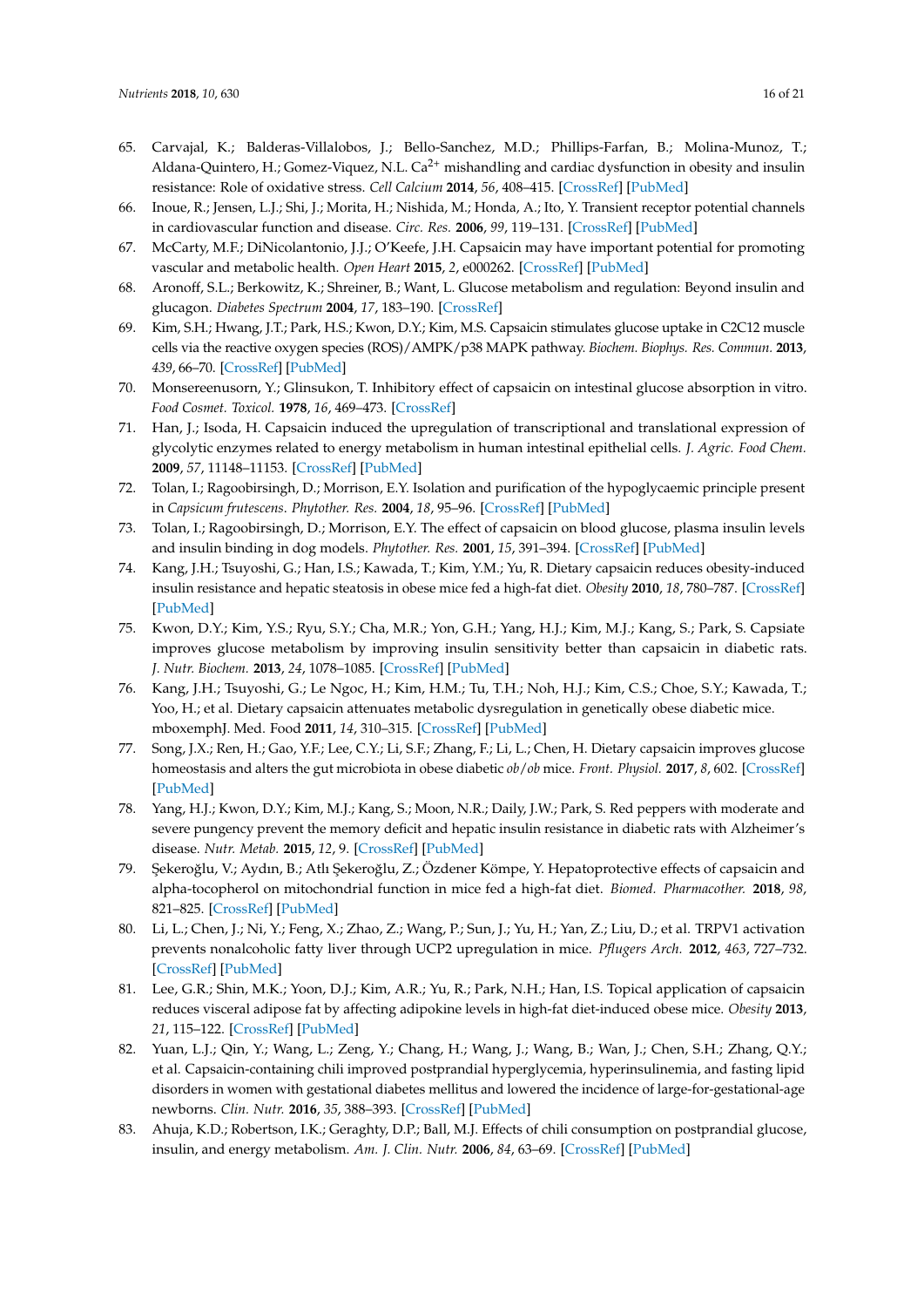- <span id="page-16-0"></span>84. Zhang, S.; Ma, X.; Zhang, L.; Sun, H.; Liu, X. Capsaicin reduces blood glucose by increasing insulin levels and glycogen content better than capsiate in streptozotocin-induced diabetic rats. *J. Agric. Food Chem.* **2017**, *65*, 2323–2330. [\[CrossRef\]](http://dx.doi.org/10.1021/acs.jafc.7b00132) [\[PubMed\]](http://www.ncbi.nlm.nih.gov/pubmed/28230360)
- <span id="page-16-1"></span>85. Medina-Contreras, J.M.L.; Colado-Velázquez Iii, J.; Gómez-Viquez, N.L.; Mailloux-Salinas, P.; Pérez-Torres, I.; Aranda-Fraustro, A.; Carvajal, K.; Bravo, G. Effects of topical capsaicin combined with moderate exercise on insulin resistance, body weight and oxidative stress in hypoestrogenic obese rats. *Int. J. Obes.* **2017**, *41*, 750–758. [\[CrossRef\]](http://dx.doi.org/10.1038/ijo.2017.33) [\[PubMed\]](http://www.ncbi.nlm.nih.gov/pubmed/28163315)
- <span id="page-16-2"></span>86. Gram, D.X.; Hansen, A.J.; Wilken, M.; Elm, T.; Svendsen, O.; Carr, R.D.; Ahrén, B.; Brand, C.L. Plasma calcitonin gene-related peptide is increased prior to obesity, and sensory nerve desensitization by capsaicin improves oral glucose tolerance in obese Zucker rats. *Eur. J. Endocrinol.* **2005**, *153*, 963–969. [\[CrossRef\]](http://dx.doi.org/10.1530/eje.1.02046) [\[PubMed\]](http://www.ncbi.nlm.nih.gov/pubmed/16322403)
- <span id="page-16-3"></span>87. Gram, D.X.; Hansen, A.J.; Deacon, C.F.; Brand, C.L.; Ribel, U.; Wilken, M.; Carr, R.D.; Svendsen, O.; Ahren, B. Sensory nerve desensitization by resiniferatoxin improves glucose tolerance and increases insulin secretion in Zucker Diabetic Fatty rats and is associated with reduced plasma activity of dipeptidyl peptidase IV. *Eur. J. Pharmacol.* **2005**, *509*, 211–217. [\[CrossRef\]](http://dx.doi.org/10.1016/j.ejphar.2004.12.039) [\[PubMed\]](http://www.ncbi.nlm.nih.gov/pubmed/15733558)
- <span id="page-16-4"></span>88. Gram, D.X.; Ahren, B.; Nagy, I.; Olsen, U.B.; Brand, C.L.; Sundler, F.; Tabanera, R.; Svendsen, O.; Carr, R.D.; Santha, P.; et al. Capsaicin-sensitive sensory fibers in the islets of Langerhans contribute to defective insulin secretion in Zucker diabetic rat, an animal model for some aspects of human type 2 diabetes. *Eur. J. Neurosci.* **2007**, *25*, 213–223. [\[CrossRef\]](http://dx.doi.org/10.1111/j.1460-9568.2006.05261.x) [\[PubMed\]](http://www.ncbi.nlm.nih.gov/pubmed/17241282)
- <span id="page-16-5"></span>89. Oh, T.W.; Ohta, F. Capsaicin increases endurance capacity and spares tissue glycogen through lipolytic function in swimming rats. *J. Nutr. Sci. Vitaminol.* **2003**, *49*, 107–111. [\[CrossRef\]](http://dx.doi.org/10.3177/jnsv.49.107) [\[PubMed\]](http://www.ncbi.nlm.nih.gov/pubmed/12887156)
- <span id="page-16-6"></span>90. Matsuo, T.; Yoshioka, M.; Suzuki, M. Capsaicin in diet does not affect glycogen contents in the liver and skeletal muscle of rats before and after exercise. *J. Nutr. Sci. Vitaminol.* **1996**, *42*, 249–256. [\[CrossRef\]](http://dx.doi.org/10.3177/jnsv.42.249) [\[PubMed\]](http://www.ncbi.nlm.nih.gov/pubmed/8866261)
- <span id="page-16-7"></span>91. Kawabata, F.; Inoue, N.; Masamoto, Y.; Matsumura, S.; Kimura, W.; Kadowaki, M.; Higashi, T.; Tominaga, M.; Inoue, K.; Fushiki, T. Non-pungent capsaicin analogs (capsinoids) increase metabolic rate and enhance thermogenesis via gastrointestinal TRPV1 in mice. *Biosci. Biotechnol. Biochem.* **2009**, *73*, 2690–2697. [\[CrossRef\]](http://dx.doi.org/10.1271/bbb.90555) [\[PubMed\]](http://www.ncbi.nlm.nih.gov/pubmed/19966466)
- <span id="page-16-8"></span>92. Hsu, Y.-J.; Huang, W.-C.; Chiu, C.-C.; Liu, Y.-L.; Chiu, W.-C.; Chiu, C.-H.; Chiu, Y.-S.; Huang, C.-C. Capsaicin supplementation reduces physical fatigue and improves exercise performance in mice. *Nutrients* **2016**, *8*, 648. [\[CrossRef\]](http://dx.doi.org/10.3390/nu8100648) [\[PubMed\]](http://www.ncbi.nlm.nih.gov/pubmed/27775591)
- <span id="page-16-9"></span>93. Imaizumi, K.; Sato, S.; Kumazawa, M.; Arai, N.; Aritoshi, S.; Akimoto, S.; Sakakibara, Y.; Kawashima, Y.; Tachiyashiki, K. Capsaicinoids-induced changes of plasma glucose, free fatty acid and glycerol concentrations in rats. *J. Toxicol. Sci.* **2011**, *36*, 109–116. [\[CrossRef\]](http://dx.doi.org/10.2131/jts.36.109) [\[PubMed\]](http://www.ncbi.nlm.nih.gov/pubmed/21297348)
- <span id="page-16-10"></span>94. Van de Wall, E.H.E.M.; Gram, D.X.; Strubbe, J.H.; Scheurink, A.J.W.; Koolhaas, J.M. Ablation of capsaicin-sensitive afferent nerves affects insulin response during an intravenous glucose tolerance test. *Life Sci.* **2005**, *77*, 1283–1292. [\[CrossRef\]](http://dx.doi.org/10.1016/j.lfs.2005.03.011) [\[PubMed\]](http://www.ncbi.nlm.nih.gov/pubmed/15939440)
- 95. Trudeau, F. Plasma glucose and capsaicin-sensitive nerves in the fed rat during exercise. *Horm. Metab. Res.* **1993**, *25*, 548–549. [\[CrossRef\]](http://dx.doi.org/10.1055/s-2007-1002173) [\[PubMed\]](http://www.ncbi.nlm.nih.gov/pubmed/8262466)
- 96. Guillot, E.; Coste, A.; Angel, I. Involvement of capsaicin-sensitive nerves in the regulation of glucose tolerance in diabetic rats. *Life Sci.* **1996**, *59*, 969–977. [\[CrossRef\]](http://dx.doi.org/10.1016/0024-3205(96)00403-1)
- 97. Morgan, A.E.; Lang, C.H. Involvement of capsaicin-sensitive nerves in regulating the hormone and glucose metabolic response to endotoxin. *Am. J. Physiol.* **1997**, *273*, E328–E335. [\[CrossRef\]](http://dx.doi.org/10.1152/ajpendo.1997.273.2.E328) [\[PubMed\]](http://www.ncbi.nlm.nih.gov/pubmed/9277386)
- <span id="page-16-12"></span>98. Zhou, X.F.; Jhamandas, K.H.; Livett, B.G. Capsaicin-sensitive nerves are required for glucostasis but not for catecholamine output during hypoglycemia in rats. *Am. J. Physiol.* **1990**, *258*, E212–E219. [\[CrossRef\]](http://dx.doi.org/10.1152/ajpendo.1990.258.1.E212) [\[PubMed\]](http://www.ncbi.nlm.nih.gov/pubmed/1967908)
- 99. Koopmans, S.J.; Leighton, B.; DeFronzo, R.A. Neonatal de-afferentation of capsaicin-sensitive sensory nerves increases in vivo insulin sensitivity in conscious adult rats. *Diabetologia* **1998**, *41*, 813–820. [\[CrossRef\]](http://dx.doi.org/10.1007/s001250050992) [\[PubMed\]](http://www.ncbi.nlm.nih.gov/pubmed/9686923)
- <span id="page-16-11"></span>100. Karlsson, S.; Ahren, B. Capsaicin-induced sensory denervation increases glucose elimination in rodents. *Diabetologia* **1999**, *42*, 260–261. [\[CrossRef\]](http://dx.doi.org/10.1007/s001250051149) [\[PubMed\]](http://www.ncbi.nlm.nih.gov/pubmed/10064112)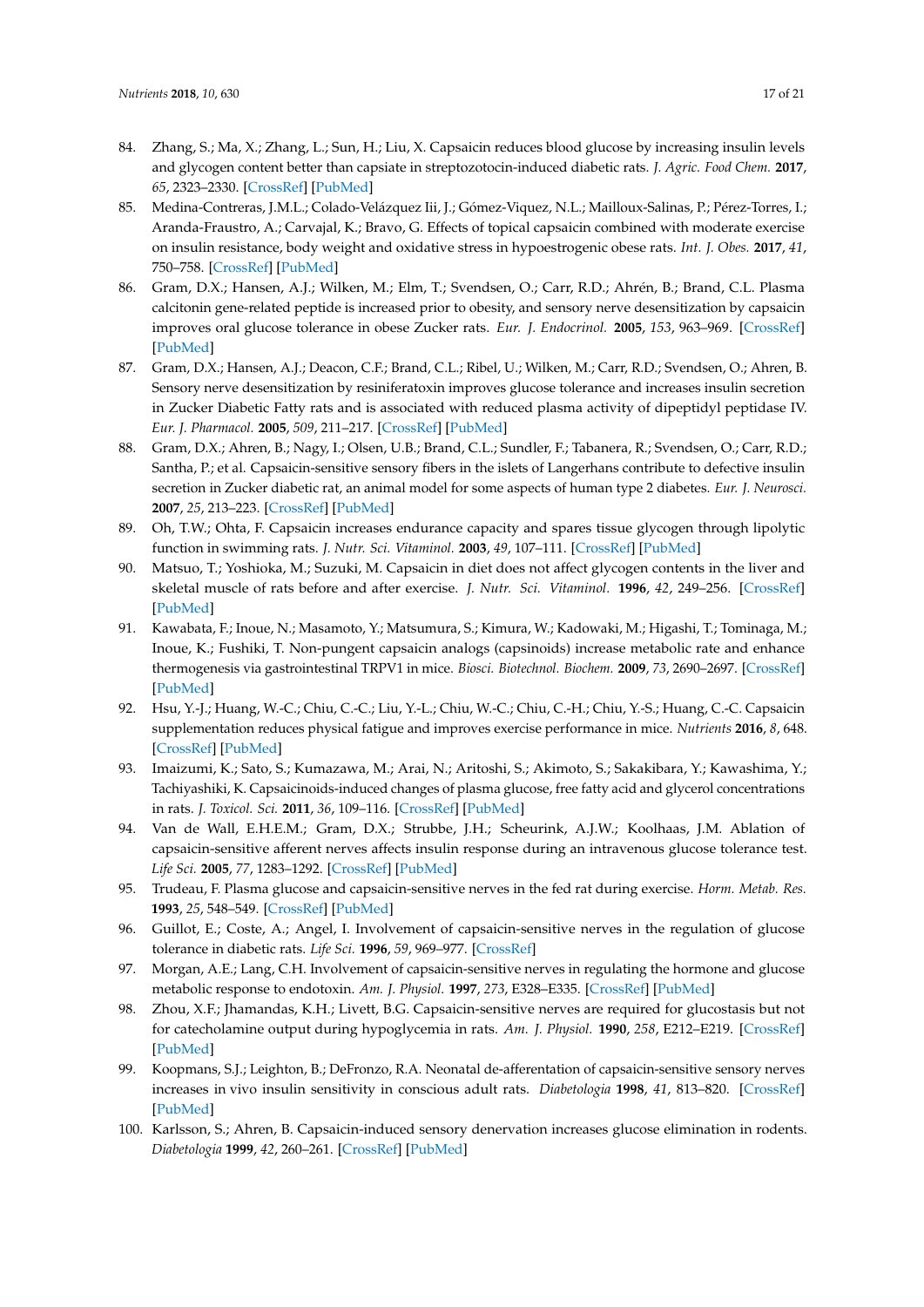- <span id="page-17-0"></span>101. Lee, E.; Jung, D.Y.; Kim, J.H.; Patel, P.R.; Hu, X.; Lee, Y.; Azuma, Y.; Wang, H.-F.; Tsitsilianos, N.; Shafiq, U.; et al. Transient receptor potential vanilloid type-1 channel regulates diet-induced obesity, insulin resistance, and leptin resistance. *FASEB J.* **2015**, *29*, 3182–3192. [\[CrossRef\]](http://dx.doi.org/10.1096/fj.14-268300) [\[PubMed\]](http://www.ncbi.nlm.nih.gov/pubmed/25888600)
- <span id="page-17-1"></span>102. Lim, K.; Yoshioka, M.; Kikuzato, S.; Kiyonaga, A.; Tanaka, H.; Shindo, M.; Suzuki, M. Dietary red pepper ingestion increases carbohydrate oxidation at rest and during exercise in runners. *Med. Sci. Sports Exerc.* **1997**, *29*, 355–361. [\[CrossRef\]](http://dx.doi.org/10.1097/00005768-199703000-00010) [\[PubMed\]](http://www.ncbi.nlm.nih.gov/pubmed/9139174)
- <span id="page-17-2"></span>103. Domotor, A.; Szolcsanyi, J.; Mozsik, G. Capsaicin and glucose absorption and utilization in healthy human subjects. *Eur. J. Pharmacol.* **2006**, *534*, 280–283. [\[CrossRef\]](http://dx.doi.org/10.1016/j.ejphar.2006.01.017) [\[PubMed\]](http://www.ncbi.nlm.nih.gov/pubmed/16612838)
- <span id="page-17-3"></span>104. Chaiyasit, K.; Khovidhunkit, W.; Wittayalertpanya, S. Pharmacokinetic and the effect of capsaicin in *Capsicum frutescens* on decreasing plasma glucose level. *J. Med. Assoc. Thail.* **2009**, *92*, 108–113.
- <span id="page-17-4"></span>105. Rondanelli, M.; Opizzi, A.; Perna, S.; Faliva, M.; Solerte, S.B.; Fioravanti, M.; Klersy, C.; Edda, C.; Maddalena, P.; Luciano, S.; et al. Improvement in insulin resistance and favourable changes in plasma inflammatory adipokines after weight loss associated with two months' consumption of a combination of bioactive food ingredients in overweight subjects. *Endocrine* **2013**, *44*, 391–401. [\[CrossRef\]](http://dx.doi.org/10.1007/s12020-012-9863-0) [\[PubMed\]](http://www.ncbi.nlm.nih.gov/pubmed/23271695)
- <span id="page-17-5"></span>106. Kroff, J.; Hume, D.J.; Pienaar, P.; Tucker, R.; Lambert, E.V.; Rae, D.E. The metabolic effects of a commercially available chicken peri-peri (African bird's eye chilli) meal in overweight individuals. *Br. J. Nutr.* **2017**, *117*, 635–644. [\[CrossRef\]](http://dx.doi.org/10.1017/S0007114515003104) [\[PubMed\]](http://www.ncbi.nlm.nih.gov/pubmed/26360825)
- <span id="page-17-6"></span>107. Urbina, S.L.; Roberts, M.D.; Kephart, W.C.; Villa, K.B.; Santos, E.N.; Olivencia, A.M.; Bennett, H.M.; Lara, M.D.; Foster, C.A.; Purpura, M.; et al. Effects of twelve weeks of capsaicinoid supplementation on body composition, appetite and self-reported caloric intake in overweight individuals. *Appetite* **2017**, *113*, 264–273. [\[CrossRef\]](http://dx.doi.org/10.1016/j.appet.2017.02.025) [\[PubMed\]](http://www.ncbi.nlm.nih.gov/pubmed/28235621)
- <span id="page-17-7"></span>108. Ludy, M.-J.; Moore, G.E.; Mattes, R.D. The effects of capsaicin and capsiate on energy balance: Critical review and meta-analyses of studies in humans. *Chem. Senses* **2012**, *37*, 103–121. [\[CrossRef\]](http://dx.doi.org/10.1093/chemse/bjr100) [\[PubMed\]](http://www.ncbi.nlm.nih.gov/pubmed/22038945)
- <span id="page-17-8"></span>109. Saito, M. Capsaicin and related food ingredients reducing body fat through the activation of TRP and brown fat thermogenesis. *Adv. Food Nutr. Res.* **2015**, *76*, 1–28. [\[CrossRef\]](http://dx.doi.org/10.1016/bs.afnr.2015.07.002) [\[PubMed\]](http://www.ncbi.nlm.nih.gov/pubmed/26602570)
- <span id="page-17-9"></span>110. Baskaran, P.; Krishnan, V.; Ren, J.; Thyagarajan, B. Capsaicin induces browning of white adipose tissue and counters obesity by activating TRPV1 channel-dependent mechanisms. *Br. J. Pharmacol.* **2016**, *173*, 2369–2389. [\[CrossRef\]](http://dx.doi.org/10.1111/bph.13514) [\[PubMed\]](http://www.ncbi.nlm.nih.gov/pubmed/27174467)
- <span id="page-17-10"></span>111. Hsu, C.L.; Yen, G.C. Effects of capsaicin on induction of apoptosis and inhibition of adipogenesis in 3T3-L1 cells. *J. Agric. Food Chem.* **2007**, *55*, 1730–1736. [\[CrossRef\]](http://dx.doi.org/10.1021/jf062912b) [\[PubMed\]](http://www.ncbi.nlm.nih.gov/pubmed/17295509)
- <span id="page-17-11"></span>112. Baboota, R.K.; Singh, D.P.; Sarma, S.M.; Kaur, J.; Sandhir, R.; Boparai, R.K.; Kondepudi, K.K.; Bishnoi, M. Capsaicin induces "brite" phenotype in differentiating 3T3-L1 preadipocytes. *PLoS ONE* **2014**, *9*, e103093. [\[CrossRef\]](http://dx.doi.org/10.1371/journal.pone.0103093) [\[PubMed\]](http://www.ncbi.nlm.nih.gov/pubmed/25072597)
- <span id="page-17-12"></span>113. Rohm, B.; Riedel, A.; Ley, J.P.; Widder, S.; Krammer, G.E.; Somoza, V. Capsaicin, nonivamide and trans-pellitorine decrease free fatty acid uptake without TRPV1 activation and increase acetyl-coenzyme A synthetase activity in Caco-2 cells. *Food Funct.* **2015**, *6*, 173–185. [\[CrossRef\]](http://dx.doi.org/10.1039/C4FO00435C) [\[PubMed\]](http://www.ncbi.nlm.nih.gov/pubmed/25422952)
- <span id="page-17-13"></span>114. Kawada, T.; Hagihara, K.; Iwai, K. Effects of capsaicin on lipid metabolism in rats fed a high fat diet. *J. Nutr.* **1986**, *116*, 1272–1278. [\[CrossRef\]](http://dx.doi.org/10.1093/jn/116.7.1272) [\[PubMed\]](http://www.ncbi.nlm.nih.gov/pubmed/2875141)
- <span id="page-17-14"></span>115. Tan, S.; Gao, B.; Tao, Y.; Guo, J.; Su, Z.Q. Antiobese effects of capsaicin-chitosan microsphere (CCMS) in obese rats induced by high fat diet. *J. Agric. Food Chem.* **2014**, *62*, 1866–1874. [\[CrossRef\]](http://dx.doi.org/10.1021/jf4040628) [\[PubMed\]](http://www.ncbi.nlm.nih.gov/pubmed/24479662)
- <span id="page-17-15"></span>116. Melnyk, A.; Himms-Hagen, J. Resistance to aging-associated obesity in capsaicin-desensitized rats one year after treatment. *Obes. Res.* **1995**, *3*, 337–344. [\[CrossRef\]](http://dx.doi.org/10.1002/j.1550-8528.1995.tb00159.x) [\[PubMed\]](http://www.ncbi.nlm.nih.gov/pubmed/8521150)
- <span id="page-17-16"></span>117. Hirotani, Y.; Fukamachi, J.; Ueyama, R.; Urashima, Y.; Ikeda, K. Effects of capsaicin coadministered with eicosapentaenoic acid on obesity-related dysregulation in high-fat-fed mice. *Biol. Pharm. Bull.* **2017**, *40*, 1581–1585. [\[CrossRef\]](http://dx.doi.org/10.1248/bpb.b17-00247) [\[PubMed\]](http://www.ncbi.nlm.nih.gov/pubmed/28867743)
- <span id="page-17-17"></span>118. Mun, J.M.; Ok, H.M.; Kwon, O. Corn gluten hydrolysate and capsaicin have complimentary actions on body weight reduction and lipid-related genes in diet-induced obese rats. *Nutr. Res.* **2014**, *34*, 458–465. [\[CrossRef\]](http://dx.doi.org/10.1016/j.nutres.2014.04.009) [\[PubMed\]](http://www.ncbi.nlm.nih.gov/pubmed/24916560)
- <span id="page-17-18"></span>119. Diepvens, K.; Westerterp, K.R.; Westerterp-Plantenga, M.S. Obesity and thermogenesis related to the consumption of caffeine, ephedrine, capsaicin, and green tea. *Am. J. Physiol. Regul. Integr. Comp. Physiol.* **2007**, *292*, R77–R85. [\[CrossRef\]](http://dx.doi.org/10.1152/ajpregu.00832.2005) [\[PubMed\]](http://www.ncbi.nlm.nih.gov/pubmed/16840650)
- <span id="page-17-19"></span>120. Kim Dong, H.; Joo Jeong, I.; Choi, J.W.; Yun Jong, W. Differential expression of skeletal muscle proteins in high-fat diet-fed rats in response to capsaicin feeding. *Proteomics* **2010**, *10*, 2870–2881. [\[CrossRef\]](http://dx.doi.org/10.1002/pmic.200900815)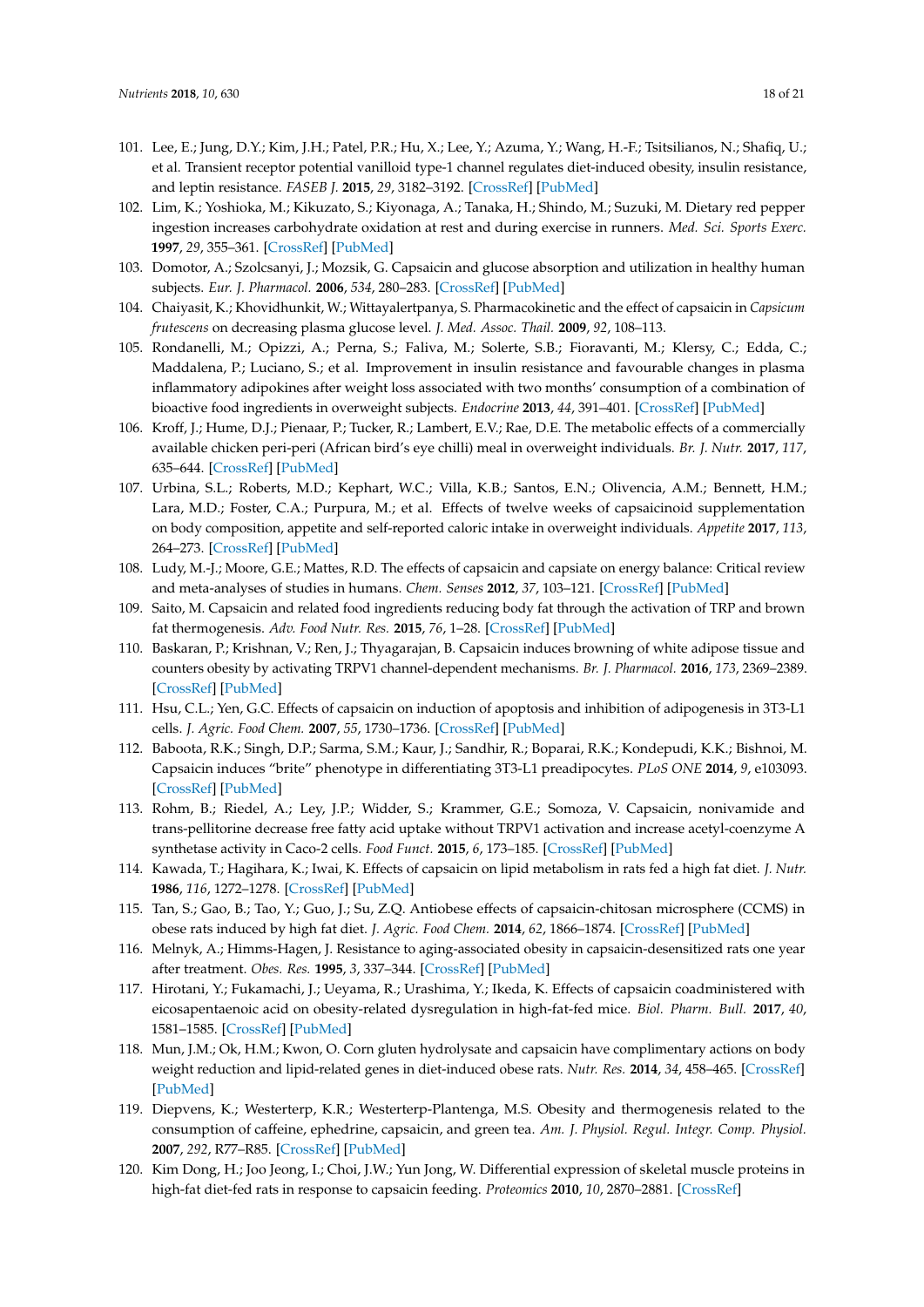- <span id="page-18-0"></span>121. Hur, K.Y.; Lee, M.-S. Gut microbiota and metabolic disorders. *Diabetes Metab. J.* **2015**, *39*, 198–203. [\[CrossRef\]](http://dx.doi.org/10.4093/dmj.2015.39.3.198) [\[PubMed\]](http://www.ncbi.nlm.nih.gov/pubmed/26124989)
- <span id="page-18-1"></span>122. Yang, J.Y.; Kweon, M.N. The gut microbiota: A key regulator of metabolic diseases. *BMB Rep.* **2016**, *49*, 536–541. [\[CrossRef\]](http://dx.doi.org/10.5483/BMBRep.2016.49.10.144) [\[PubMed\]](http://www.ncbi.nlm.nih.gov/pubmed/27530685)
- <span id="page-18-2"></span>123. He, M.; Shi, B. Gut microbiota as a potential target of metabolic syndrome: The role of probiotics and prebiotics. *Cell Biosci.* **2017**, *7*, 54. [\[CrossRef\]](http://dx.doi.org/10.1186/s13578-017-0183-1) [\[PubMed\]](http://www.ncbi.nlm.nih.gov/pubmed/29090088)
- <span id="page-18-3"></span>124. Kang, C.; Wang, B.; Kaliannan, K.; Wang, X.; Lang, H.; Hui, S.; Huang, L.; Zhang, Y.; Zhou, M.; Chen, M.; et al. Gut microbiota mediates the protective effects of dietary capsaicin against chronic low-grade inflammation and associated obesity induced by high-fat diet. *mBio* **2017**, *8*, e00470-17. [\[CrossRef\]](http://dx.doi.org/10.1128/mBio.00470-17) [\[PubMed\]](http://www.ncbi.nlm.nih.gov/pubmed/28536285)
- <span id="page-18-4"></span>125. Sun, F.; Xiong, S.; Zhu, Z. Dietary capsaicin protects cardiometabolic organs from dysfunction. *Nutrients* **2016**, *8*, 174. [\[CrossRef\]](http://dx.doi.org/10.3390/nu8050174) [\[PubMed\]](http://www.ncbi.nlm.nih.gov/pubmed/27120617)
- <span id="page-18-5"></span>126. Shen, W.; Shen, M.; Zhao, X.; Zhu, H.; Yang, Y.; Lu, S.; Tan, Y.; Li, G.; Li, M.; Wang, J.; et al. Anti-obesity effect of capsaicin in mice fed with high-fat diet is associated with an increase in population of the gut bacterium *Akkermansia muciniphila*. *Front. Microbiol.* **2017**, *8*, 272. [\[CrossRef\]](http://dx.doi.org/10.3389/fmicb.2017.00272) [\[PubMed\]](http://www.ncbi.nlm.nih.gov/pubmed/28280490)
- <span id="page-18-6"></span>127. Taghizadeh, M.; Farzin, N.; Taheri, S.; Mahlouji, M.; Akbari, H.; Karamali, F.; Asemi, Z. The effect of dietary supplements containing green tea, capsaicin and ginger extracts on weight loss and metabolic profiles in overweight women: A randomized double-blind placebo-controlled clinical trial. *Ann. Nutr. Metab.* **2017**, *70*, 277–285. [\[CrossRef\]](http://dx.doi.org/10.1159/000471889) [\[PubMed\]](http://www.ncbi.nlm.nih.gov/pubmed/28595182)
- <span id="page-18-7"></span>128. Schwarz, N.A.; Spillane, M.; La Bounty, P.; Grandjean, P.W.; Leutholtz, B.; Willoughby, D.S. Capsaicin and evodiamine ingestion does not augment energy expenditure and fat oxidation at rest or after moderately-intense exercise. *Nutr. Res.* **2013**, *33*, 1034–1042. [\[CrossRef\]](http://dx.doi.org/10.1016/j.nutres.2013.08.007) [\[PubMed\]](http://www.ncbi.nlm.nih.gov/pubmed/24267043)
- <span id="page-18-8"></span>129. Kang, C.; Zhang, Y.; Zhu, X.; Liu, K.; Wang, X.; Chen, M.; Wang, J.; Chen, H.; Hui, S.; Huang, L.; et al. Healthy subjects differentially respond to dietary capsaicin correlating with specific gut enterotypes. *J. Clin. Endocrinol. Metab.* **2016**, *101*, 4681–4689. [\[CrossRef\]](http://dx.doi.org/10.1210/jc.2016-2786) [\[PubMed\]](http://www.ncbi.nlm.nih.gov/pubmed/27676396)
- <span id="page-18-9"></span>130. Janssens, P.L.; Hursel, R.; Westerterp-Plantenga, M.S. Capsaicin increases sensation of fullness in energy balance, and decreases desire to eat after dinner in negative energy balance. *Appetite* **2014**, *77*, 46–51. [\[CrossRef\]](http://dx.doi.org/10.1016/j.appet.2014.02.018) [\[PubMed\]](http://www.ncbi.nlm.nih.gov/pubmed/24630935)
- <span id="page-18-10"></span>131. Westerterp-Plantenga, M.S.; Smeets, A.; Lejeune, M.P. Sensory and gastrointestinal satiety effects of capsaicin on food intake. *Int. J. Obes.* **2005**, *29*, 682–688. [\[CrossRef\]](http://dx.doi.org/10.1038/sj.ijo.0802862) [\[PubMed\]](http://www.ncbi.nlm.nih.gov/pubmed/15611784)
- <span id="page-18-11"></span>132. Van Avesaat, M.; Troost, F.J.; Westerterp-Plantenga, M.S.; Helyes, Z.; Le Roux, C.W.; Dekker, J.; Masclee, A.A.; Keszthelyi, D. Capsaicin-induced satiety is associated with gastrointestinal distress but not with the release of satiety hormones. *Am. J. Clin. Nutr.* **2016**, *103*, 305–313. [\[CrossRef\]](http://dx.doi.org/10.3945/ajcn.115.123414) [\[PubMed\]](http://www.ncbi.nlm.nih.gov/pubmed/26718419)
- <span id="page-18-12"></span>133. Achike, F.I.; To, N.H.; Wang, H.; Kwan, C.Y. Obesity, metabolic syndrome, adipocytes and vascular function: A holistic viewpoint. *Clin. Exp. Pharmacol. Physiol.* **2011**, *38*, 1–10. [\[CrossRef\]](http://dx.doi.org/10.1111/j.1440-1681.2010.05460.x) [\[PubMed\]](http://www.ncbi.nlm.nih.gov/pubmed/21083697)
- 134. Tesauro, M.; Cardillo, C. Obesity, blood vessels and metabolic syndrome. *Acta Physiol.* **2011**, *203*, 279–286. [\[CrossRef\]](http://dx.doi.org/10.1111/j.1748-1716.2011.02290.x) [\[PubMed\]](http://www.ncbi.nlm.nih.gov/pubmed/21439028)
- 135. Wassink, A.M.; Olijhoek, J.K.; Visseren, F.L. The metabolic syndrome: Metabolic changes with vascular consequences. *Eur. J. Clin. Investig.* **2007**, *37*, 8–17. [\[CrossRef\]](http://dx.doi.org/10.1111/j.1365-2362.2007.01755.x) [\[PubMed\]](http://www.ncbi.nlm.nih.gov/pubmed/17181562)
- <span id="page-18-13"></span>136. Hwang, M.-H.; Lee, S. Insulin resistance: Vascular function and exercise. *Integr. Med. Res.* **2016**, *5*, 198–203. [\[CrossRef\]](http://dx.doi.org/10.1016/j.imr.2016.06.001) [\[PubMed\]](http://www.ncbi.nlm.nih.gov/pubmed/28462118)
- <span id="page-18-14"></span>137. Gluba, A.; Mikhailidis, D.P.; Lip, G.Y.; Hannam, S.; Rysz, J.; Banach, M. Metabolic syndrome and renal disease. *Int. J. Cardiol.* **2013**, *164*, 141–150. [\[CrossRef\]](http://dx.doi.org/10.1016/j.ijcard.2012.01.013) [\[PubMed\]](http://www.ncbi.nlm.nih.gov/pubmed/22305775)
- <span id="page-18-15"></span>138. Li, J.; Wang, D.H. Function and regulation of the vanilloid receptor in rats fed a high salt diet. *J. Hypertens.* **2003**, *21*, 1525–1530. [\[CrossRef\]](http://dx.doi.org/10.1097/00004872-200308000-00017) [\[PubMed\]](http://www.ncbi.nlm.nih.gov/pubmed/12872047)
- <span id="page-18-16"></span>139. Yang, D.; Luo, Z.; Ma, S.; Wong, W.T.; Ma, L.; Zhong, J.; He, H.; Zhao, Z.; Cao, T.; Yan, Z. Activation of TRPV1 by dietary capsaicin improves endothelium-dependent vasorelaxation and prevents hypertension. *Cell Metab.* **2010**, *12*, 130–141. [\[CrossRef\]](http://dx.doi.org/10.1016/j.cmet.2010.05.015) [\[PubMed\]](http://www.ncbi.nlm.nih.gov/pubmed/20674858)
- <span id="page-18-17"></span>140. Xu, X.; Wang, P.; Zhao, Z.; Cao, T.; He, H.; Luo, Z.; Zhong, J.; Gao, F.; Zhu, Z.; Li, L.; et al. Activation of transient receptor potential vanilloid 1 by dietary capsaicin delays the onset of stroke in stroke-prone Spontaneously Hypertensive Rats. *Stroke* **2011**, *42*, 3245–3251. [\[CrossRef\]](http://dx.doi.org/10.1161/STROKEAHA.111.618306) [\[PubMed\]](http://www.ncbi.nlm.nih.gov/pubmed/21852608)
- <span id="page-18-18"></span>141. Li, J.; Wang, D.H. Increased GFR and renal excretory function by activation of TRPV1 in the isolated perfused kidney. *Pharmacol. Res.* **2008**, *57*, 239–246. [\[CrossRef\]](http://dx.doi.org/10.1016/j.phrs.2008.01.011) [\[PubMed\]](http://www.ncbi.nlm.nih.gov/pubmed/18329285)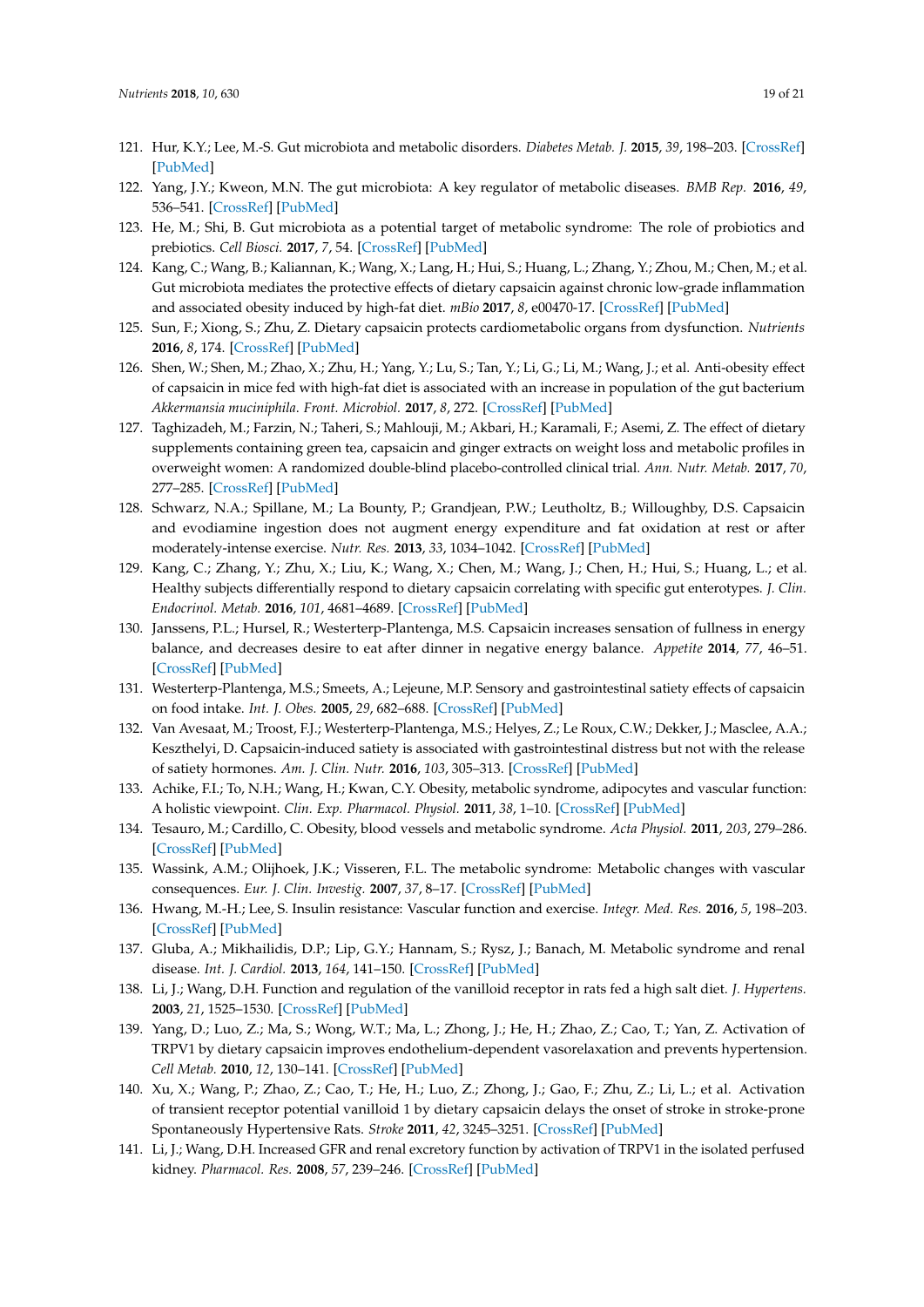- <span id="page-19-0"></span>142. Ma, L.; Zhong, J.; Zhao, Z.; Luo, Z.; Ma, S.; Sun, J.; He, H.; Zhu, T.; Liu, D.; Zhu, Z. Activation of TRPV1 reduces vascular lipid accumulation and attenuates atherosclerosis. *Cardiovasc. Res.* **2011**, *92*, 504–513. [\[CrossRef\]](http://dx.doi.org/10.1093/cvr/cvr245) [\[PubMed\]](http://www.ncbi.nlm.nih.gov/pubmed/21908651)
- <span id="page-19-1"></span>143. Li, B.; Yin, Y.; Liu, Y.; Pi, Y.; Guo, L.; Cao, X.; Gao, C.; Zhang, L.; Li, J. TRPV1 activation impedes foam cell formation by inducing autophagy in oxLDL-treated vascular smooth muscle cells. *Cell Death Dis.* **2014**, *5*, e1182. [\[CrossRef\]](http://dx.doi.org/10.1038/cddis.2014.146) [\[PubMed\]](http://www.ncbi.nlm.nih.gov/pubmed/24743737)
- <span id="page-19-2"></span>144. Sun, J.; Pu, Y.; Wang, P.; Chen, S.; Zhao, Y.; Liu, C.; Shang, Q.; Zhu, Z.; Liu, D. TRPV1-mediated UCP2 upregulation ameliorates hyperglycemia-induced endothelial dysfunction. *Cardiovasc. Diabetol.* **2013**, *12*, 69. [\[CrossRef\]](http://dx.doi.org/10.1186/1475-2840-12-69) [\[PubMed\]](http://www.ncbi.nlm.nih.gov/pubmed/23607427)
- <span id="page-19-3"></span>145. Fabbrini, E.; Sullivan, S.; Klein, S. Obesity and nonalcoholic fatty liver disease: Biochemical, metabolic and clinical implications. *Hepatology* **2010**, *51*, 679–689. [\[CrossRef\]](http://dx.doi.org/10.1002/hep.23280) [\[PubMed\]](http://www.ncbi.nlm.nih.gov/pubmed/20041406)
- <span id="page-19-4"></span>146. Katsiki, N.; Mikhailidis, D.P.; Mantzoros, C.S. Non-alcoholic fatty liver disease and dyslipidemia: An update. *Metabolism* **2016**, *65*, 1109–1123. [\[CrossRef\]](http://dx.doi.org/10.1016/j.metabol.2016.05.003) [\[PubMed\]](http://www.ncbi.nlm.nih.gov/pubmed/27237577)
- <span id="page-19-5"></span>147. Li, Q.; Li, L.; Wang, F.; Chen, J.; Zhao, Y.; Wang, P.; Nilius, B.; Liu, D.; Zhu, Z. Dietary capsaicin prevents nonalcoholic fatty liver disease through transient receptor potential vanilloid 1-mediated peroxisome proliferator-activated receptor delta activation. *Pflugers Arch.* **2013**, *465*, 1303–1316. [\[CrossRef\]](http://dx.doi.org/10.1007/s00424-013-1274-4) [\[PubMed\]](http://www.ncbi.nlm.nih.gov/pubmed/23605066)
- <span id="page-19-6"></span>148. Hu, J.; Luo, H.; Jiang, Y.; Chen, P. Dietary capsaicin and antibiotics act synergistically to reduce non-alcoholic fatty liver disease induced by high fat diet in mice. *Oncotarget* **2017**, *8*, 38161–38175. [\[CrossRef\]](http://dx.doi.org/10.18632/oncotarget.16975) [\[PubMed\]](http://www.ncbi.nlm.nih.gov/pubmed/28445156)
- <span id="page-19-7"></span>149. Bitencourt, S.; Stradiot, L.; Verhulst, S.; Thoen, L.; Mannaerts, I.; van Grunsven, L.A. Inhibitory effect of dietary capsaicin on liver fibrosis in mice. *Mol. Nutr. Food Res.* **2015**, *59*, 1107–1116. [\[CrossRef\]](http://dx.doi.org/10.1002/mnfr.201400649) [\[PubMed\]](http://www.ncbi.nlm.nih.gov/pubmed/25755097)
- <span id="page-19-8"></span>150. Hotamisligil, G.S. Inflammation, metaflammation and immunometabolic disorders. *Nature* **2017**, *542*, 177–185. [\[CrossRef\]](http://dx.doi.org/10.1038/nature21363) [\[PubMed\]](http://www.ncbi.nlm.nih.gov/pubmed/28179656)
- 151. Lumeng, C.N.; Saltiel, A.R. Inflammatory links between obesity and metabolic disease. *J. Clin. Investig.* **2011**, *121*, 2111–2117. [\[CrossRef\]](http://dx.doi.org/10.1172/JCI57132) [\[PubMed\]](http://www.ncbi.nlm.nih.gov/pubmed/21633179)
- <span id="page-19-9"></span>152. Monteiro, R.; Azevedo, I. Chronic inflammation in obesity and the metabolic syndrome. *Mediat. Inflamm.* **2010**, *2010*, 289645. [\[CrossRef\]](http://dx.doi.org/10.1155/2010/289645) [\[PubMed\]](http://www.ncbi.nlm.nih.gov/pubmed/20706689)
- <span id="page-19-10"></span>153. Mraz, M.; Haluzik, M. The role of adipose tissue immune cells in obesity and low-grade inflammation. *J. Endocrinol.* **2014**, *222*, R113–R127. [\[CrossRef\]](http://dx.doi.org/10.1530/JOE-14-0283) [\[PubMed\]](http://www.ncbi.nlm.nih.gov/pubmed/25006217)
- <span id="page-19-11"></span>154. Lopez-Vicario, C.; Alcaraz-Quiles, J.; Garcia-Alonso, V.; Rius, B.; Hwang, S.H.; Titos, E.; Lopategi, A.; Hammock, B.D.; Arroyo, V.; Claria, J. Inhibition of soluble epoxide hydrolase modulates inflammation and autophagy in obese adipose tissue and liver: Role for omega-3 epoxides. *Proc. Natl. Acad. Sci. USA* **2015**, *112*, 536–541. [\[CrossRef\]](http://dx.doi.org/10.1073/pnas.1422590112) [\[PubMed\]](http://www.ncbi.nlm.nih.gov/pubmed/25550510)
- 155. Iyer, A.; Lim, J.; Poudyal, H.; Reid, R.C.; Suen, J.Y.; Webster, J.; Prins, J.B.; Whitehead, J.P.; Fairlie, D.P.; Brown, L. An inhibitor of phospholipase A<sup>2</sup> group IIA modulates adipocyte signaling and protects against diet-induced metabolic syndrome in rats. *Diabetes* **2012**, *61*, 2320–2329. [\[CrossRef\]](http://dx.doi.org/10.2337/db11-1179) [\[PubMed\]](http://www.ncbi.nlm.nih.gov/pubmed/22923652)
- 156. Hui, D.Y.; Cope, M.J.; Labonte, E.D.; Chang, H.T.; Shao, J.; Goka, E.; Abousalham, A.; Charmot, D.; Buysse, J. The phospholipase  $\mathrm{A}_2$  inhibitor methyl indoxam suppresses diet-induced obesity and glucose intolerance in mice. *Br. J. Pharmacol.* **2009**, *157*, 1263–1269. [\[CrossRef\]](http://dx.doi.org/10.1111/j.1476-5381.2009.00308.x) [\[PubMed\]](http://www.ncbi.nlm.nih.gov/pubmed/19563529)
- 157. Lundh, M.; Galbo, T.; Poulsen, S.S.; Mandrup-Poulsen, T. Histone deacetylase 3 inhibition improves glycaemia and insulin secretion in obese diabetic rats. *Diabetes Obes. Metab.* **2015**, *17*, 703–707. [\[CrossRef\]](http://dx.doi.org/10.1111/dom.12470) [\[PubMed\]](http://www.ncbi.nlm.nih.gov/pubmed/25846481)
- 158. Sharma, S.; Taliyan, R. Histone deacetylase inhibitors: Future therapeutics for insulin resistance and type 2 diabetes. *Pharmacol. Res.* **2016**, *113*, 320–326. [\[CrossRef\]](http://dx.doi.org/10.1016/j.phrs.2016.09.009) [\[PubMed\]](http://www.ncbi.nlm.nih.gov/pubmed/27620069)
- 159. Ferrari, A.; Fiorino, E.; Longo, R.; Barilla, S.; Mitro, N.; Cermenati, G.; Giudici, M.; Caruso, D.; Mai, A.; Guerrini, U.; et al. Attenuation of diet-induced obesity and induction of white fat browning with a chemical inhibitor of histone deacetylases. *Int. J. Obes.* **2017**, *41*, 289–298. [\[CrossRef\]](http://dx.doi.org/10.1038/ijo.2016.191) [\[PubMed\]](http://www.ncbi.nlm.nih.gov/pubmed/27795551)
- <span id="page-19-12"></span>160. Xu, P.; Hong, F.; Wang, J.; Wang, J.; Zhao, X.; Wang, S.; Xue, T.; Xu, J.; Zheng, X.; Zhai, Y. DBZ is a putative PPARg agonist that prevents high fat diet-induced obesity, insulin resistance and gut dysbiosis. *Biochim. Biophys. Acta* **2017**, *1861*, 2690–2701. [\[CrossRef\]](http://dx.doi.org/10.1016/j.bbagen.2017.07.013) [\[PubMed\]](http://www.ncbi.nlm.nih.gov/pubmed/28736228)
- <span id="page-19-13"></span>161. Roberts, C.K.; Sindhu, K.K. Oxidative stress and metabolic syndrome. *Life Sci.* **2009**, *84*, 705–712. [\[CrossRef\]](http://dx.doi.org/10.1016/j.lfs.2009.02.026) [\[PubMed\]](http://www.ncbi.nlm.nih.gov/pubmed/19281826)
- <span id="page-19-14"></span>162. Mahjoub, S.; Masrour-Roudsari, J. Role of oxidative stress in pathogenesis of metabolic syndrome. *Casp. J. Intern. Med.* **2012**, *3*, 386–396.